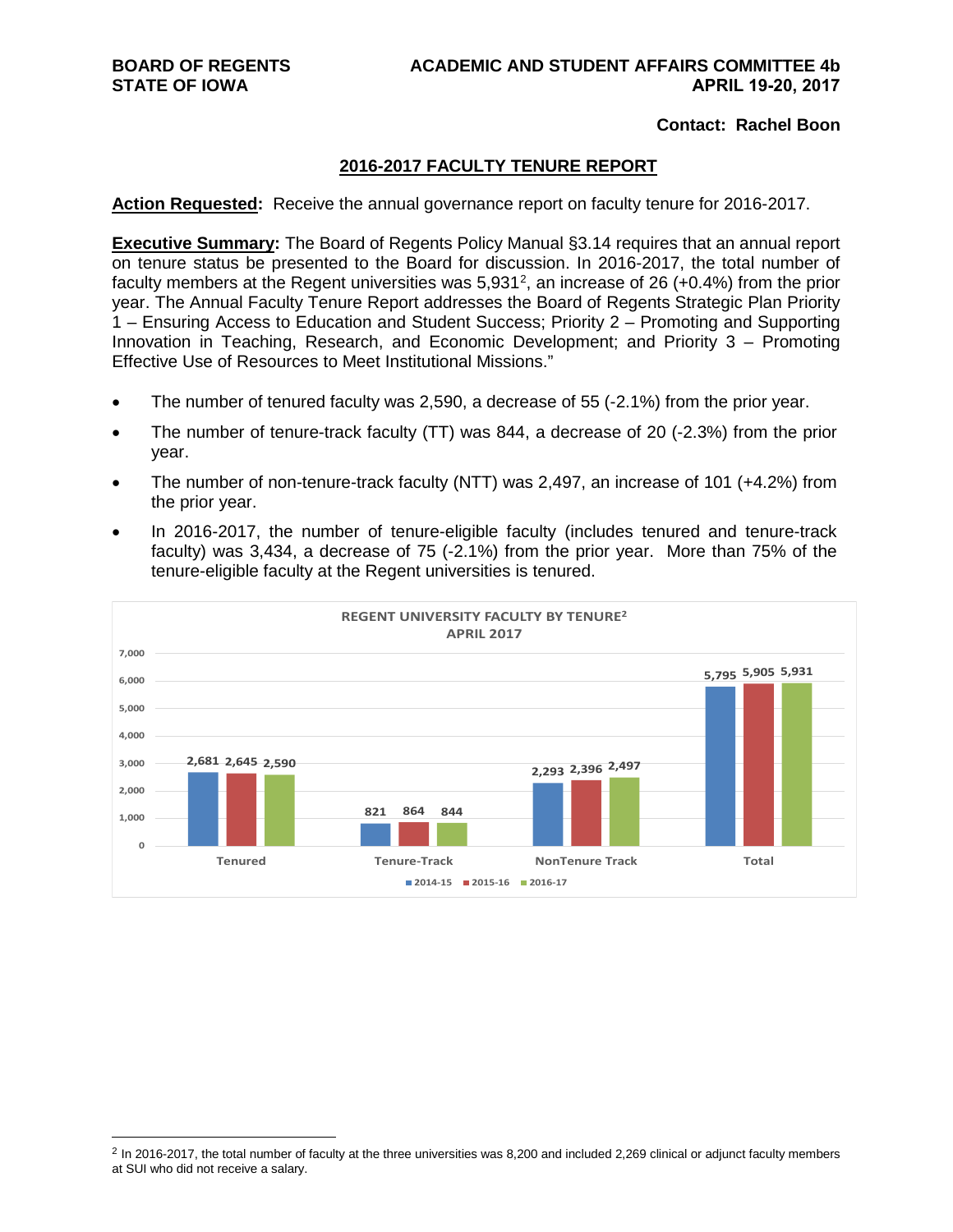|              | <b>TENURED</b>      | <b>TENURE-TRACK</b> | NON-TEN.-TRK. | <b>TOTAL</b> |
|--------------|---------------------|---------------------|---------------|--------------|
| 2014-2015    |                     |                     |               |              |
| <b>SUI</b>   | 1,240 (40.1%)       | 376 (12.1%)         | 1,478 (47.8%) | 3,094        |
| <b>ISU</b>   | 1,003 (53.1%)       | 315 (16.7%)         | 570 (30.2%)   | 1,888        |
| <b>UNI</b>   | 438 (53.9%)         | $(16.0\%)$<br>130   | 245 (30.1%)   | 813          |
| <b>TOTAL</b> | 2,681 (46.3%)       | 821 (14.2%)         | 2,293 (39.5%) | 5,795        |
| 2015-2016    |                     |                     |               |              |
| <b>SUI</b>   | $(38.1\%)$<br>1,201 | 363 (11.5%)         | 1,589 (50.4%) | 3,153        |
| <b>ISU</b>   | 1,020 (51.7%)       | 370 (18.8%)         | 582 (29.5%)   | 1,972        |
| <b>UNI</b>   | 424 (54.4%)         | (16.8%)<br>131      | 225 (28.8%)   | 780          |
| <b>TOTAL</b> | 2,645 (44.8%)       | 864 (14.6%)         | 2,396 (40.6%) | 5,905        |
| 2016-2017    |                     |                     |               |              |
| <b>SUI</b>   | 1,179 (36.8%)       | 349 (10.9%)         | 1,675 (52.3%) | 3,203        |
| <b>ISU</b>   | 997<br>(50.6%)      | 376 (19.1%)         | 596 (30.3%)   | 1,969        |
| <b>UNI</b>   | 414 (54.5%)         | 119 (15.7%)         | 226 (29.8%)   | 759          |
| <b>TOTAL</b> | 2,590 (43.7%)       | 844 (14.2%)         | 2,497 (42.1%) | 5,931        |

**TABLE 1 TOTAL FACULTY AT THE REGENT UNIVERSITIES BY TENURE STATUS 2014-2015 to 2016-2017**

Tenure levels. There are no national standards regarding the appropriate levels of tenure. However, comprehensive analyses of tenure at the national level have concluded that an institution should provide close oversight when more than one-half to two-thirds of its faculty is on tenure appointments.

- A conclusion by the *Commission on Academic Tenure[3](#page-1-0)* was based on the assumption that "a larger proportion of tenured faculty is likely to curtail opportunities for the appointment and retention of younger faculty, with undesirable effects on institutional vitality…and to diminish opportunities for the recruitment and promotion of an increased number of women and members of minority groups."
- In 2016-2017, there were a significant number of departments at the Regent institutions with 70% or more of their tenure-eligible faculty that were tenured.
	- $\otimes$  At SUI, at least 70% of the tenure-eligible faculty is tenured in 75 out of 111 (67.6%) departments and in nine of 12 (75.0%) Colleges - Business, Dentistry, Education, Engineering, Law, Liberal Arts and Sciences, Medicine, Nursing, and Public Health.
	- $\Diamond$  At ISU, at least 70% of the tenure-eligible faculty is tenured in 39 out of 63 (61.9%) departments and in four of seven (57.1%) Colleges - Agriculture and Life Sciences, Business, Engineering, and Liberal Arts and Sciences, as well as the Library.
	- $\Diamond$  At UNI, at least 70% of the tenure-eligible faculty is tenured in 26 out of 36 (72.2%) departments and in all four (100.0%) Colleges - Business Administration; Education; Humanities, Arts, and Sciences; and Social and Behavioral Sciences; as well as the Library.

Comparison to peer institutions. The 2015-2016 data for full-time faculty on a 9-10 month contract indicate that:

<span id="page-1-0"></span> <sup>3</sup> William Keast, 1973.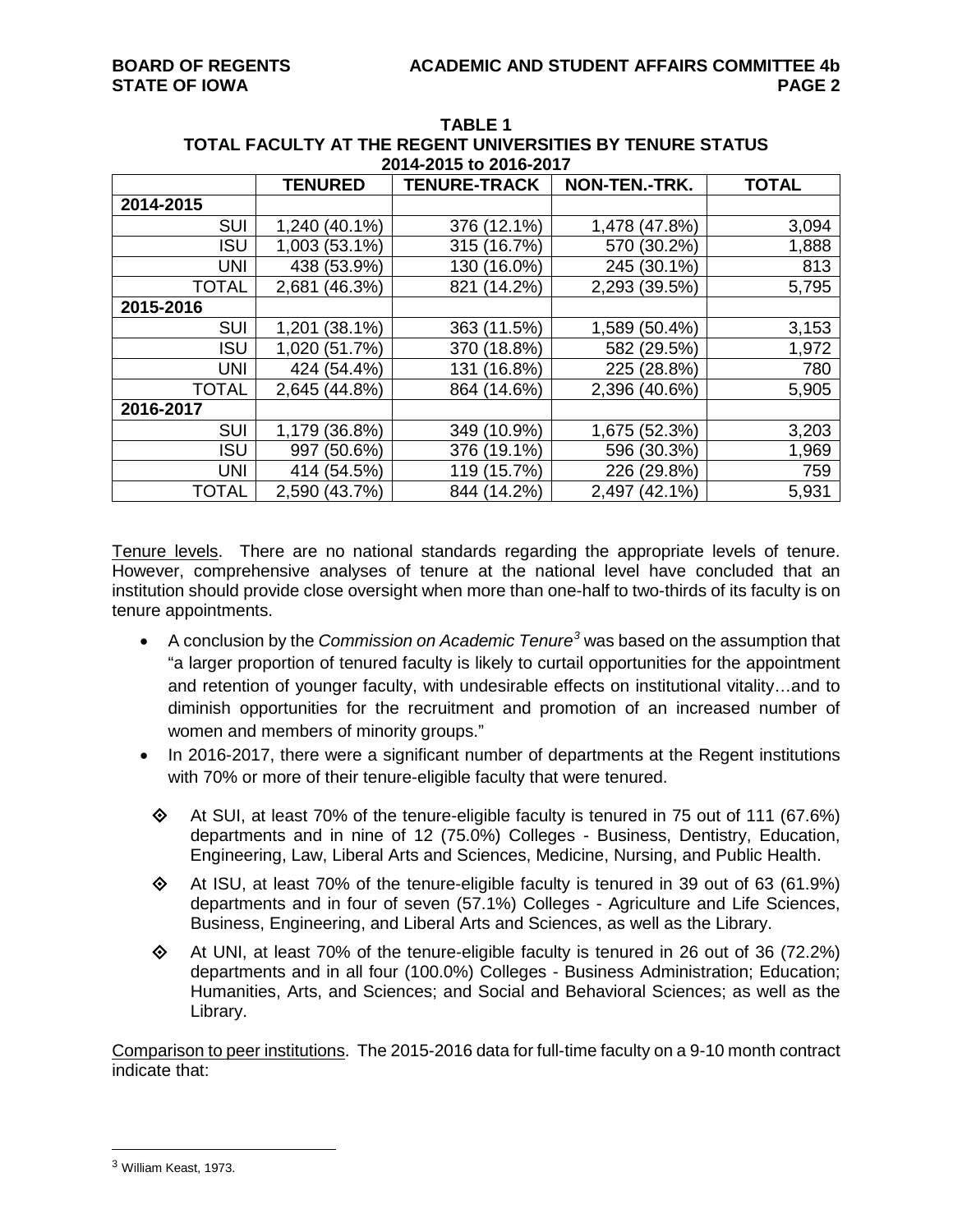- At SUI<sup>[4](#page-2-0)</sup>, the tenure rate<sup>[5](#page-2-1)</sup> is 74.6%. At its peer institutions, the tenure rate range is 72.8% -88.8%; the median is 76.3% and the mean is 77.4%. SUI ranks eighth among its peer institutions $6$  in the percentage of total tenure-track faculty that is tenured.
- At ISU<sup>[7](#page-2-3)</sup>, the tenure rate<sup>[8](#page-2-4)</sup> is 71.6%. At its peer institutions, the tenure rate range is 73.6% -83.0%; the median is 78.6% and the mean is 78.5%. ISU ranks seventh among its peer institutions<sup>5</sup> in the percentage of total tenure-track faculty that is tenured.
- UNI<sup>[9](#page-2-5)</sup>, the tenure rate is 73.5%. At its peer institutions, the tenure rate range is 57.9% -78.3%; the median is 67.0% and the mean is 68.1%. UNI ranks third among its peer institutions<sup>5</sup> in the percentage of total tenure-track faculty that is tenured.

### Tenure trends.

- The number of grand total faculty has increased every year for the past 15 years.
- During the past 10 years, the average number of tenured faculty was 2,701 with a low of 2,590 (2016-2017) and a high of 2,762 (2009-2010). The median during the 10 year period was 2,724.
- During the past 10 years, the average number of tenure-track faculty was 820 with a low of 777 (2011-2012) and a high of 864 (2015-2016). The median during the 10 year period was 811.
- The number of tenure-eligible minority faculty members in 2016-2017 was 714; this was a decrease of three (-0.4%) from the prior year. During the past 10 years, the average number of tenure-eligible minority faculty was 651 with a low of 588 (2007-2008) and a high of 717 (2015-2016) which is an all-time high.
- The number of tenure-eligible women faculty members in 2016-2017 was 1,189 which was a decrease of 30 (-2.5%) from the prior year. During the past 10 years, the average number of tenure-eligible female faculty was 1,162 with a low of 1,090 (2007-2008) and a high of 1,219 (2015-2016) which is an all-time high.
- The largest percentage of total faculty by tenure status and gender continues to be tenured male faculty members.
- The number of departments with 70% or more of tenure-eligible faculty who are tenured (141) decreased by five (-3.4%) from the prior year; this represents 66.8% of the total number of departments at the Regent universities.
- The number of non-tenure track faculty in 2016-2017 was 4.766<sup>[10](#page-2-6)</sup> which was an increase of 129 (+2.8%) from the prior year; it is the highest number during the past 24 years. The number of non-tenure-track faculty members represents 58.1% of the total faculty. The total number of non-tenure-track faculty includes 2,269 clinical or adjunct faculty at SUI who do not receive a salary.
- The majority of tenured and tenure-track faculty is employed on a full-time basis, while the majority of non-tenure-track faculty is employed on a part-time basis.

 <sup>4</sup> Source: AY 2015-16 IPEDS Fall Staff Survey.

<span id="page-2-1"></span><span id="page-2-0"></span><sup>&</sup>lt;sup>5</sup> The tenure rate is the proportion of tenured faculty members to all full-time faculty included in the base.

<span id="page-2-2"></span> $6$  There are 10 peer institutions plus itself.

<span id="page-2-4"></span><span id="page-2-3"></span><sup>7</sup> Source: 2015-2016 AAUP Faculty Compensation Survey.

<sup>&</sup>lt;sup>8</sup> The tenure rate is the proportion of tenured faculty members to all full-time faculty included in the base.

<span id="page-2-6"></span><span id="page-2-5"></span><sup>9</sup> Source: 2015-2016 AAUP Faculty Compensation Survey.

<sup>&</sup>lt;sup>10</sup> Includes both paid and unpaid faculty.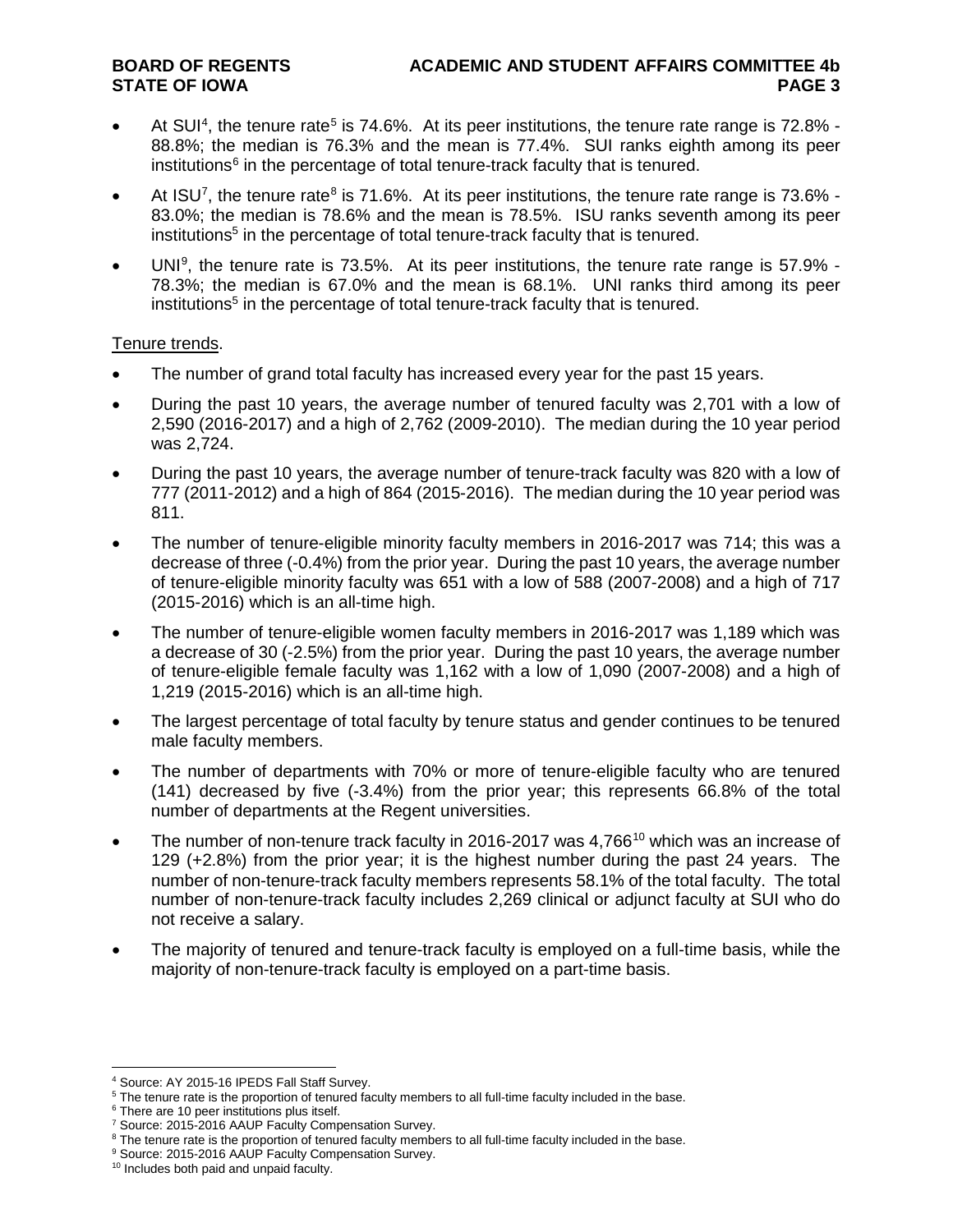#### **Background:**

Definition of tenure.

- Tenure is a contractual employment status under which faculty appointments are continued indefinitely. At most institutions, tenured faculty members are subject to dismissal only for cause or financial exigency.
- Tenure is typically awarded to a faculty member in a tenure-track position who serves a probationary period that lasts approximately seven years. After a series of annual retention proceedings, the awarding of tenure requires an affirmative recommendation based on an extensive evaluation process that typically involves reviews by peers in the field and reviews at the departmental, college, and university levels. The third year review is especially critical.
- Each year, the Board of Regents formally confers tenure upon individual faculty who are recommended for tenure by the universities.

Tenure by gender. In 2016-2017, the total number of female faculty members at the Regent universities was 2,487, an increase of 14 (+0.6%) from the prior year. The total number of male faculty members at the Regent universities was 3,444, an increase of 12 (+0.3%) from the prior year.

- The number of tenured female faculty members was 811, which was a decrease of eight (+1.0%) from the prior year; the number of tenure-track female faculty members was 378, a decrease of 22 (-5.5%); and the number of non-tenure-track female faculty members was 1,298, an increase of 44 (+3.5%) from the prior year.
- The number of tenured male faculty members was 1,779, a decrease of 47 (-2.6%); the number of tenure-track male faculty members was 466, an increase of two (+0.4%); and the number of non-tenure-track male faculty members was 1,199, an increase of 57 (+5.0%) from the prior year.



²Includes paid faculty only.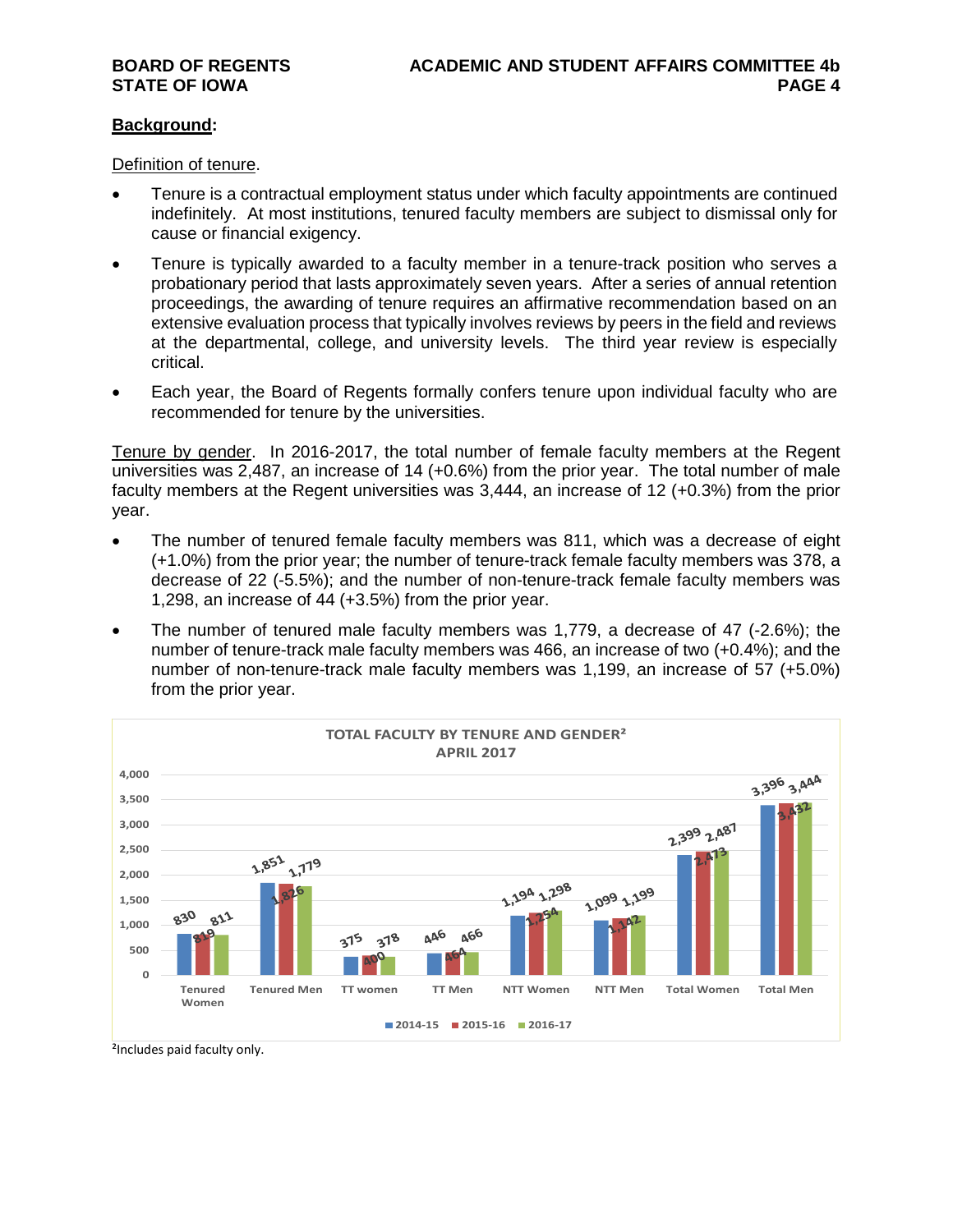|              | <b>TENURED</b> |            | <b>TENURE-TRACK</b> |           | <b>NON-TEN.-TRK</b> |            | <b>TOTAL</b> |          | <b>GRAND</b> |
|--------------|----------------|------------|---------------------|-----------|---------------------|------------|--------------|----------|--------------|
|              | Male           | Female     | Male                | Female    | Male                | Female     | Male         | Female   | <b>TOTAL</b> |
| SUI          | 829            | 350        | 206                 | 143       | 833                 | 842        | 1,868        | 1,335    | 3,203        |
|              | (25.9%)        | $(10.9\%)$ | (6.4%)              | (4.5%)    | $(26.0\%)$          | (26.3%)    | (58.3%)      | (41.7%)  |              |
| <b>ISU</b>   | 713            | 284        | 210                 | 166       | 270                 | 326        | 1,193        | 776      | 1,969        |
|              | (36.2%)        | (14.4%)    | (10.7%)             | $(8.4\%)$ | (13.7%)             | $(16.6\%)$ | $(60.6\%)$   | (39.4% ) |              |
| <b>UNI</b>   | 237            | 177        | 50                  | 69        | 96                  | 130        | 383          | 376      | 759          |
|              | (31.2%)        | (23.4%)    | $(6.6\%)$           | $(9.1\%)$ | (12.6%)             | $(17.1\%)$ | (50.5%)      | (49.5%)  |              |
| <b>TOTAL</b> | 1.779          | 811        | 466                 | 378       | 1,199               | 1.298      | 3.444        | 2,487    | 5,931        |
|              | $(30.0\%)$     | $(13.6\%)$ | (7.9%)              | $(6.4\%)$ | (20.2%)             | (21.9%)    | (58.1%)      | (41.9%)  |              |

#### **TABLE 2 TOTAL FACULTY AT THE REGENT UNIVERSITIES BY TENURE AND GENDER 2016-2017**

• The number of tenure-eligible male faculty members was 2,245, a decrease of 45 (-2.0%) and the number of tenure-eligible female faculty members was 1,189, a decrease of 30 (-2.5%) from the prior year. Tenured female faculty members represent 23.6% of the tenure-eligible faculty at the Regent universities.

|              | <b>TENURED</b> |         | <b>TENURE-TRACK</b> |            | <b>TOTAL</b> | <b>GRAND</b> |              |
|--------------|----------------|---------|---------------------|------------|--------------|--------------|--------------|
|              | Male           | Female  | Male                | Female     | Male         | Female       | <b>TOTAL</b> |
| SUI          | 829            | 350     | 206                 | 153        | 1,035        | 503          | 1,538        |
|              | (53.9%)        | (22.8%) | (13.4%)             | (9.9%      | (68.5%)      | (32.7%)      |              |
| <b>ISU</b>   | 713            | 284     | 210                 | 166        | 923          | 450          | 1,373        |
|              | (51.9%)        | (20.7%) | (15.3%)             | $(12.1\%)$ | (67.2%)      | (32.8%)      |              |
| <b>UNI</b>   | 237            | 177     | 50                  | 69         | 287          | 246          | 533          |
|              | (44.5%)        | (33.2%) | $(9.4\%)$           | $(12.9\%)$ | (53.8%)      | (46.2%)      |              |
| <b>TOTAL</b> | 1,779          | 811     | 466                 | 378        | 2,245        | 1,189        | 3,434        |
|              | (51.8%)        | (23.6%) | (13.6%)             | (11.0%)    | (65.4%)      | (34.6%)      |              |

**TABLE 3 TOTAL TENURE-ELIGIBLE FACULTY BY TENURE AND GENDER 2016-2017**

Tenure by race/ethnicity. In 2016-2017, the total number of minority faculty members at the Regent universities was 1,071, an increase of 32 (+3.1%) from the prior year. The total number of non-minority faculty members at the Regent universities was 4,860, a decrease of six (-0.1%) from the prior year.

- The number of tenured minority faculty members was 476, an increase of three (+0.6%); the number of tenure-track minority faculty members was 238, a decrease of six (-2.5%); and the number of non-tenure-track minority faculty members was 357, an increase of 35 (+10.9%) from the prior year.
- The number of tenured non-minority faculty members was 2,114, a decrease of 58 (-2.7%); the number of tenure-track non-minority faculty members was 606, a decrease of 14 (-2.3%) from the prior year; and the number of non-tenure-track non-minority faculty members was 2,140, an increase of 66 (+3.2%) from the prior year.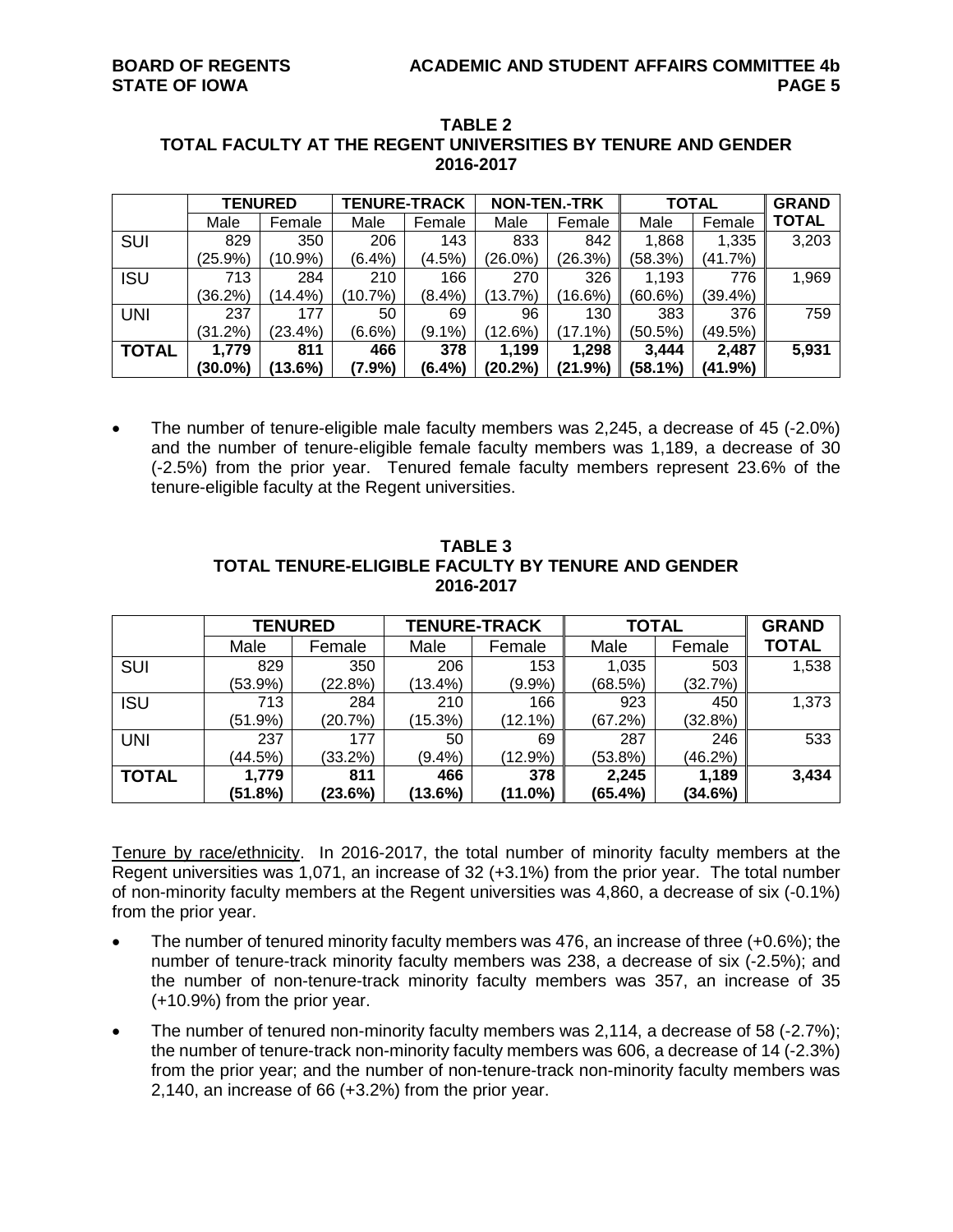

²Includes paid faculty only.

#### **TABLE 4 TOTAL FACULTY AT THE REGENT UNIVERSITIES BY TENURE AND RACE/ETHNICITY 2015-2016**

|              | <b>TENURED</b> |            | <b>TENURE-</b><br><b>TRACK</b> |           | <b>NON-TEN.-</b><br><b>TRK</b> |           | <b>TOTAL</b>  |            | <b>GRAND</b><br><b>TOTAL</b> |
|--------------|----------------|------------|--------------------------------|-----------|--------------------------------|-----------|---------------|------------|------------------------------|
|              | <b>NonMin</b>  | Min        | <b>NonMin</b>                  | Min       | <b>NonMin</b>                  | Min       | <b>NonMin</b> | Min        |                              |
| <b>SUI</b>   | 981            | 198        | 265                            | 84        | 1,442                          | 233       | 2,688         | 515        | 3,203                        |
|              | (30.6%)        | (6.2%)     | $(8.3\%)$                      | $(2.6\%)$ | (45.0%)                        | (7.3%)    | (83.9%)       | $16.1\%$   |                              |
| <b>ISU</b>   | 772            | 225        | 248                            | 128       | 491                            | 105       | 1,511         | 458        | 1,969                        |
|              | $(39.2\%)$     | $(11.4\%)$ | (12.6%)                        | $(6.5\%)$ | (24.9%)                        | (5.4%)    | (76.7%)       | $(23.2\%)$ |                              |
| <b>UNI</b>   | 361            | 53         | 93                             | 26        | 207                            | 19        | 661           | 98         | 780                          |
|              | (47.6%)        | (6.9%)     | (12.3%)                        | (3.4%)    | (27.3%)                        | (2.5%)    | $(87.1\%)$    | $(12.9\%)$ |                              |
| <b>TOTAL</b> | 2,114          | 476        | 606                            | 238       | 2,140                          | 357       | 4,860         | 1,071      | 5,931                        |
|              | (35.7%)        | (8.0%)     | $(10.2\%)$                     | (4.0%)    | (36.1%)                        | $(6.0\%)$ | (81.9%)       | (18.1%)    |                              |

• The number of tenure-eligible minority faculty members was 714, a decrease of three (-0.4%) and the number of tenure-eligible non-minority faculty members was 2,720, a decrease of 72 (-2.6%) from the prior year. Tenured minority faculty members represent 20.8% of the tenure-eligible faculty at the Regent universities.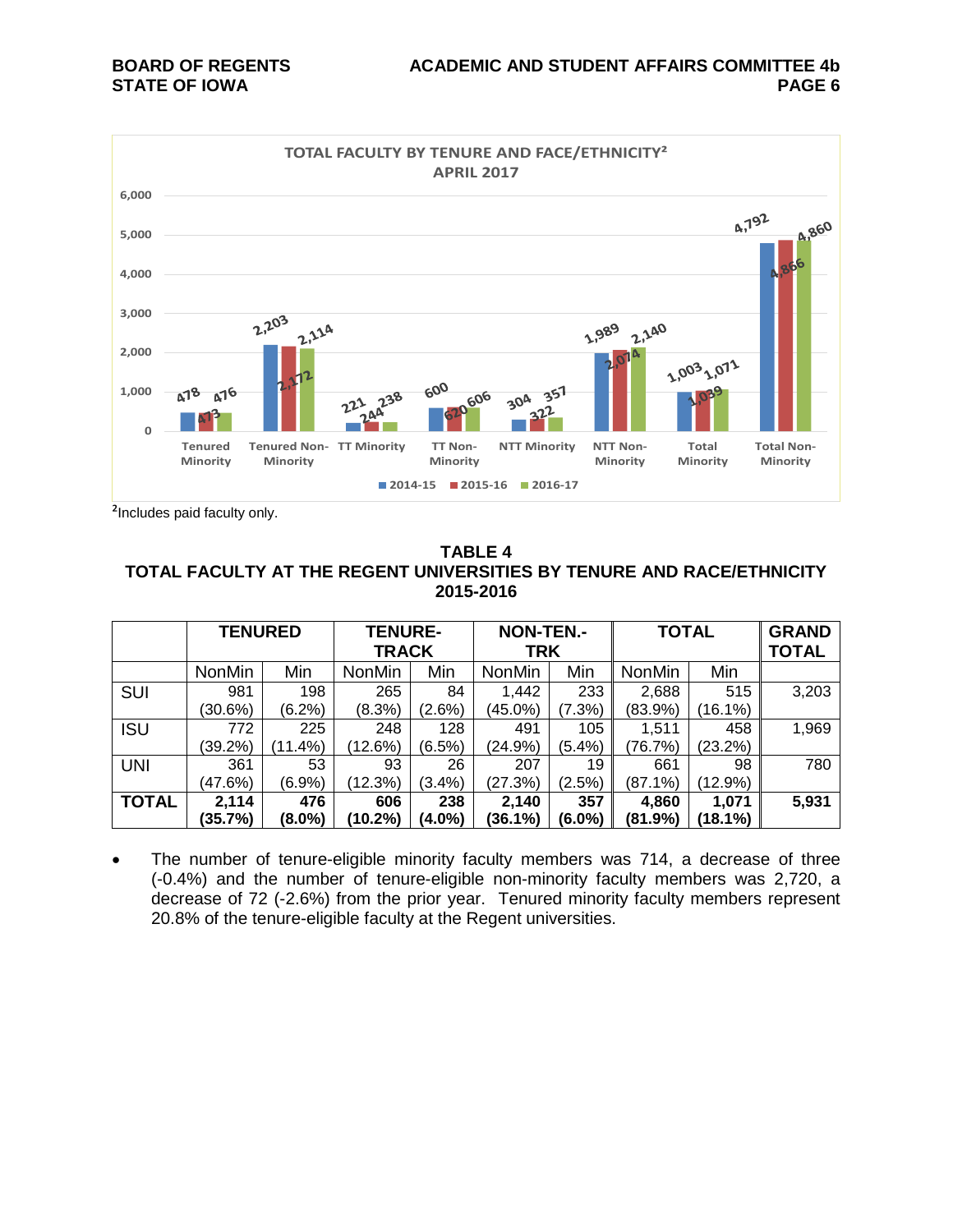|              | <b>TENURED</b> |            | <b>TENURE-TRACK</b> |           | <b>TOTAL</b> | <b>GRAND</b> |              |
|--------------|----------------|------------|---------------------|-----------|--------------|--------------|--------------|
|              | Non-Min        | Min        | Non-Min             | Min       | Non-Min      | Min          | <b>TOTAL</b> |
| SUI          | 981            | 198        | 265                 | 84        | 1,246        | 282          | 1,528        |
|              | (64.2%)        | $(13.0\%)$ | (17.3%)             | $(5.5\%)$ | (81.5%)      | (18.5%)      |              |
| <b>ISU</b>   | 772            | 225        | 248                 | 128       | 1,020        | 353          | 1,373        |
|              | (56.2%)        | (16.4%)    | $(18.1\%)$          | $(9.3\%)$ | (74.3%)      | (25.7%)      |              |
| <b>UNI</b>   | 361            | 53         | 93                  | 26        | 454          | 79           | 533          |
|              | (67.7%)        | $(10.0\%)$ | $(17.4\%)$          | $(4.9\%)$ | (85.2%)      | (14.8%)      |              |
| <b>TOTAL</b> | 2,114          | 476        | 606                 | 238       | 2,720        | 714          | 3,434        |
|              | (61.6%)        | (13.9%)    | (17.6%)             | $(6.9\%)$ | (79.2%)      | (20.8%)      |              |

#### **TABLE 5 TOTAL TENURE-ELIGIBLE FACULTY BY TENURE AND RACE/ETHNICITY 2016-2017**

### Availability of tenure.

- The availability of tenure and its application through a well-designed and effective system of academic peer review plays a critical role in a university's competitive ability to attract and retain talented, productive teachers-scholars.
- Most colleges and universities in the U.S. offer some form of tenured employment for faculty. The Regent universities' tenure policies, which have been approved by the Board, guide the awarding of tenure.
- Tenure is frequently invoked as an essential protection of academic freedom. Academic freedom is a fundamental principle of higher education that is intended to ensure the integrity of research and the curriculum.

#### Post-tenure review and faculty vitality.

- Teaching is fundamental to the mission of the Regent universities and the evaluation of teaching effectiveness is crucial to a tenure decision. Student and faculty peer evaluations are significant components of determining teaching effectiveness.
- The institutions offer a variety of programs, including professional development assignments, travel support for participation in academic conferences, teaching support centers, summer research grants, and technology enhancement opportunities to maintain and enhance faculty vitality.
- The University of Iowa and Iowa State University have implemented post-tenure review policies. Some of the results of the reviews have included recommendations for professional development assignments, revised portfolios that increase a faculty member's effort in an area of strength, new position responsibility statements which provide greater alignment of faculty members' efforts with department goals, and plans for phased retirement. The University of Northern Iowa's post-tenure review policy is governed by the Master Agreement through June 30, 2017.

Attachments A-C include summaries of institutional policies and issues on tenure and post-tenure review.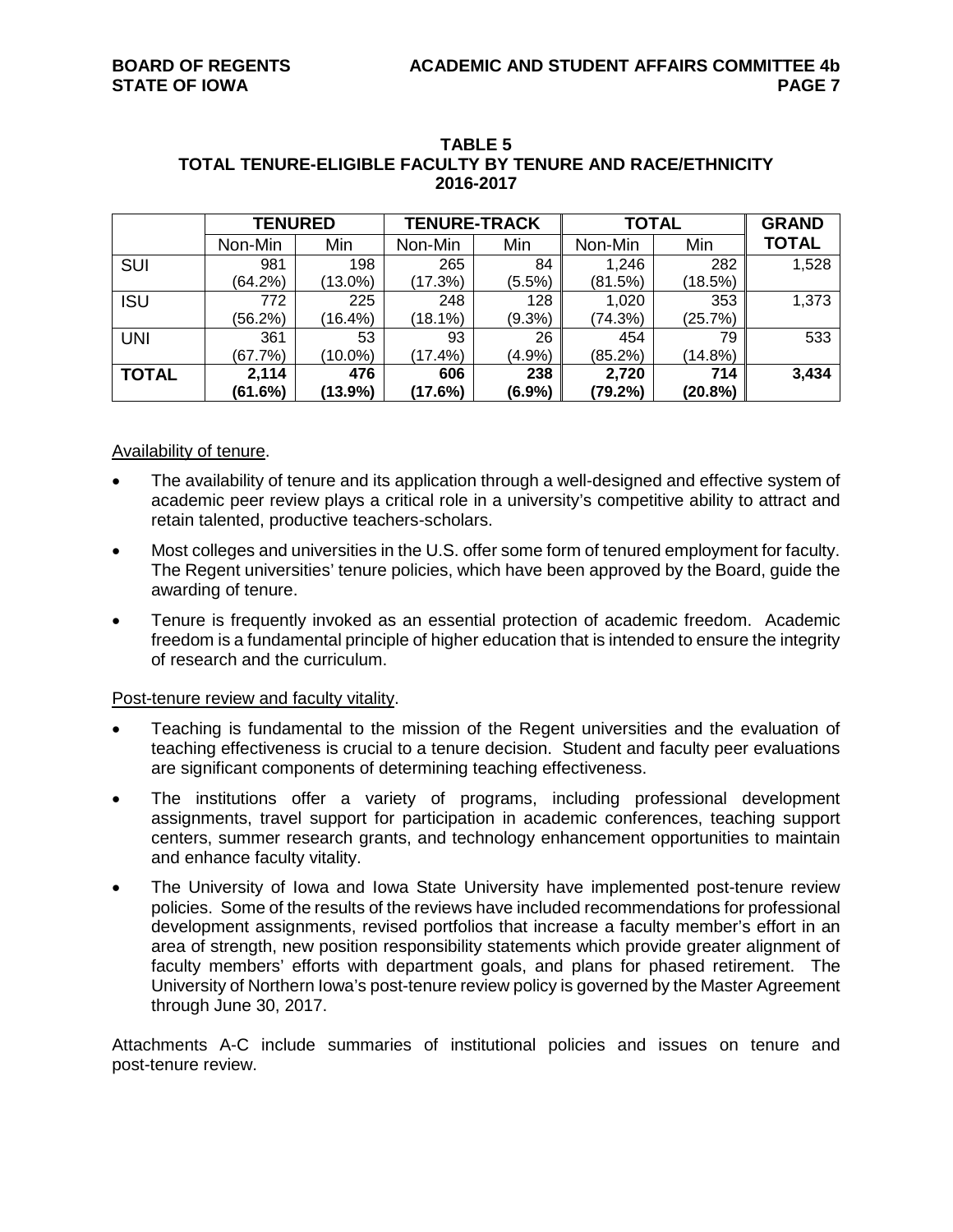# **UNIVERSITY OF IOWA**

#### **Policies and Procedures Relating to Tenure**

The general procedures for applying the tenure policies of the University of Iowa were described in a campus-wide memorandum (see Appendix A) sent by the Associate Provost for Faculty, to SUI faculty members, deans, directors, and departmental executive officers on August 24, 2016. It describes and references the University's *[Procedures for Tenure and Promotion Decision-](http://provost.uiowa.edu/files/provost.uiowa.edu/files/prom_ten_proc_TT.pdf)[Making](http://provost.uiowa.edu/files/provost.uiowa.edu/files/prom_ten_proc_TT.pdf)*. This procedural document is used by all academic units of the University to help ensure that the decision to grant tenure is based on systematic evaluation and documentation of faculty members' teaching effectiveness, scholarship, and service contributions.

University policy also states that each academic unit may develop a statement of policies and procedures to be used by that unit for faculty appointments, evaluations, and promotions that supplements the general University policies and procedures.

#### **Evaluation of Instructional Performance**

Teaching is fundamental to the mission of the University; therefore, evaluation of teaching effectiveness is a critical part of the tenure decision. University policy states that only after a faculty member's teaching has been determined to be effective should his or her scholarly and professional contributions be evaluated. Selected highlights of AY2015-16 efforts to evaluate instructional performance include: (1) "Assessing the Classroom Environment (ACE)" student evaluations; (2) Peer review of teaching; and (3) the Office of Assessment.

1. *ACE Student Evaluations*. Methods used to evaluate teaching include assessments by students. During the AY2015-16 fall and spring semesters, Evaluation and Examination Service (EES) processed 462,755 student opinion paper ACE forms administered in 6,815 classes. Faculty members are provided the results of their students' evaluations with safeguards to protect student confidentiality. Final evaluation results are given to faculty after final grades are submitted instead of the usual four week wait for processing all paperbased forms.

An online student evaluation system, **ACE Online**, was installed in Summer 2014 and piloted in December 2015. ACE Online allows students to complete course-evaluation forms on any computer or mobile device, as opposed to a printed course-evaluation form.

In addition to eliminating paper waste and expense, ACE Online is customizable, which makes changing questions easy for faculty. Its digital nature also provides immediate results that allow faculty to see how many students are responding in real time. It is anticipated that this tool has saved the university \$350,000 over the last two years.

All but two SUI colleges have migrated to the new ACE Online system effective AY2015-16, with the exception of: the Carver College of Medicine, which uses its own online evaluation system, but may be interested in re-evaluating ACE Online and the College of Pharmacy, which uses the ACE Online system for its undergraduate students, but preserved its own system for graduate and professional students.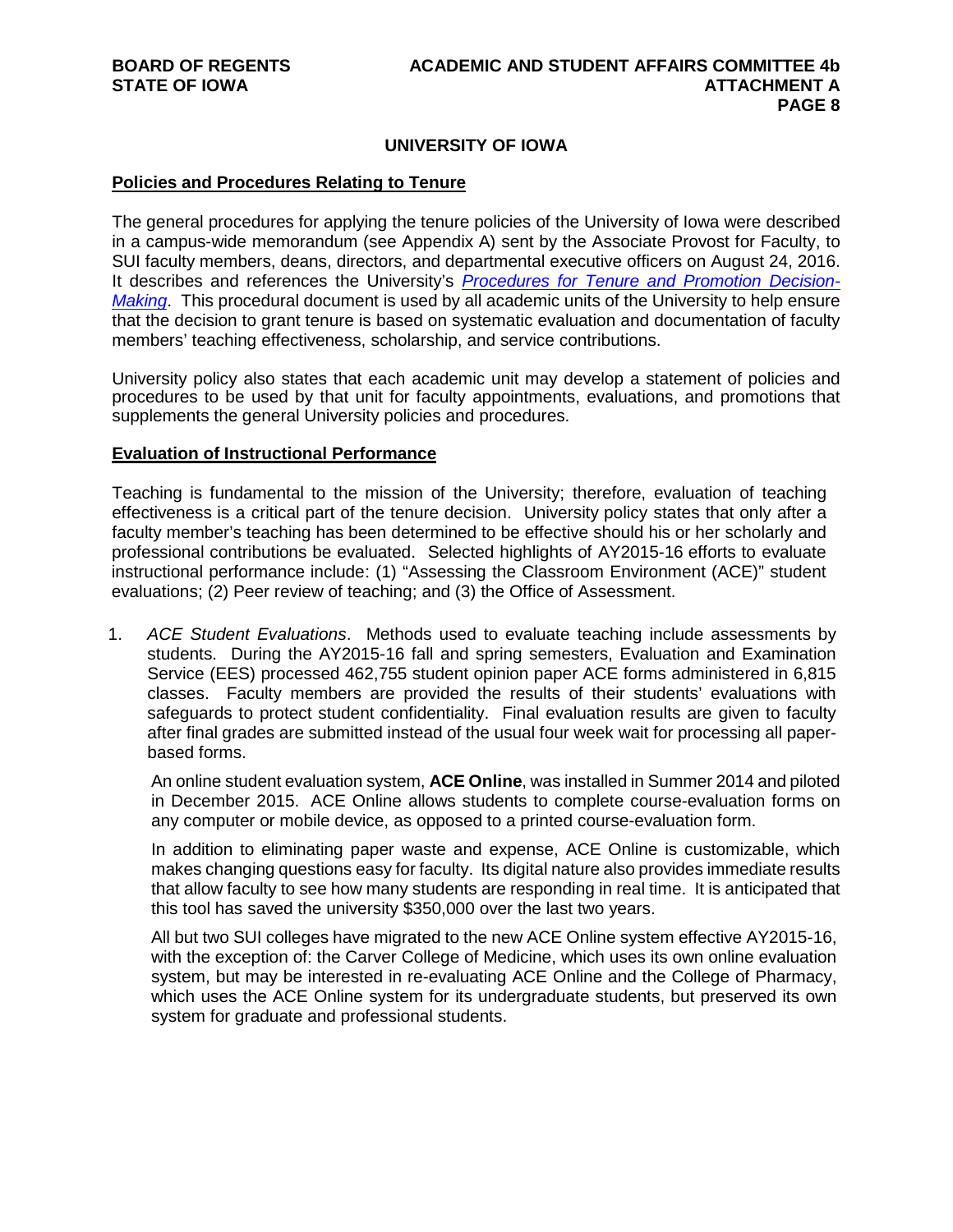# **BOARD OF REGENTS ACADEMIC AND STUDENT AFFAIRS COMMITTEE 4b PAGE 9**

2. *Peer Review of Teaching*: The *Procedural Guidelines for Tenure and Promotion Decision-Making* instruct colleges to develop processes for *peer review of faculty teaching*. Generally, colleges require senior faculty members in units to evaluate classroom teaching and review written and electronic course materials. College guidelines for peer review of teaching are tailored to the various types of teaching that occur in the units of that college (e.g., large classroom, small seminar or laboratory teaching, clinical teaching). The student and peer evaluations provide substantial information to help faculty members assess and improve their teaching and help senior faculty members and administrators make promotion and tenure decisions.

The UI Center for Teaching, Learning and Technology Center for Teaching is a key resource for teaching assessment and development. The Center offers group workshops, classroom observations, *Class Assessment by Student Interviews (CLASSI)*, and many other forms of professional development to support teaching excellence among faculty members, graduate teaching assistants, and others on campus.

- 3. *Office of Assessment*. The Associate Provost for Undergraduate Education supports the Office of Assessment which assists outcomes assessment in departments by:
	- $\Rightarrow$  Consulting on design and use of assessment strategies;
	- $\Rightarrow$  Facilitating access to institutional data that help address department assessment questions;
	- $\Rightarrow$  Providing department-specific reports of campus survey data; and
	- $\Rightarrow$  Compiling department summaries of lessons learned and actions taken based on their assessment efforts.

The Office of Assessment is a resource for faculty members and departments that want to demonstrate what students are learning in their programs, both to help maintain program excellence and to prioritize areas for program development. They consult with individual faculty on innovative projects, such as teaching innovations in TILE classrooms, interdisciplinary team-teaching and gateway courses that serve as prerequisites for numerous departments. The Office consults with department on strategies for collecting evidence of student learning and success, helps departments identify and access relevant institution-level data, and assists with analysis of assessment data. The Office also coordinates outcomes assessment in departments and collects campus-wide data on how students see their experiences at UI. The Office hosts a website which serves as a portal to resources on designing and learning from assessments and also links to a number of Institutional Reports and Campus Surveys.

# **Faculty Vitality**

The University encourages the vitality and excellence of its faculty through multiple means at the university, college, and department levels. Selected highlights of Academic Year 2015-16 efforts to promote faculty excellence and vitality include programs in the areas of (1) faculty advancement; (2) faculty development programs and workshops; and (3) faculty development awards programs.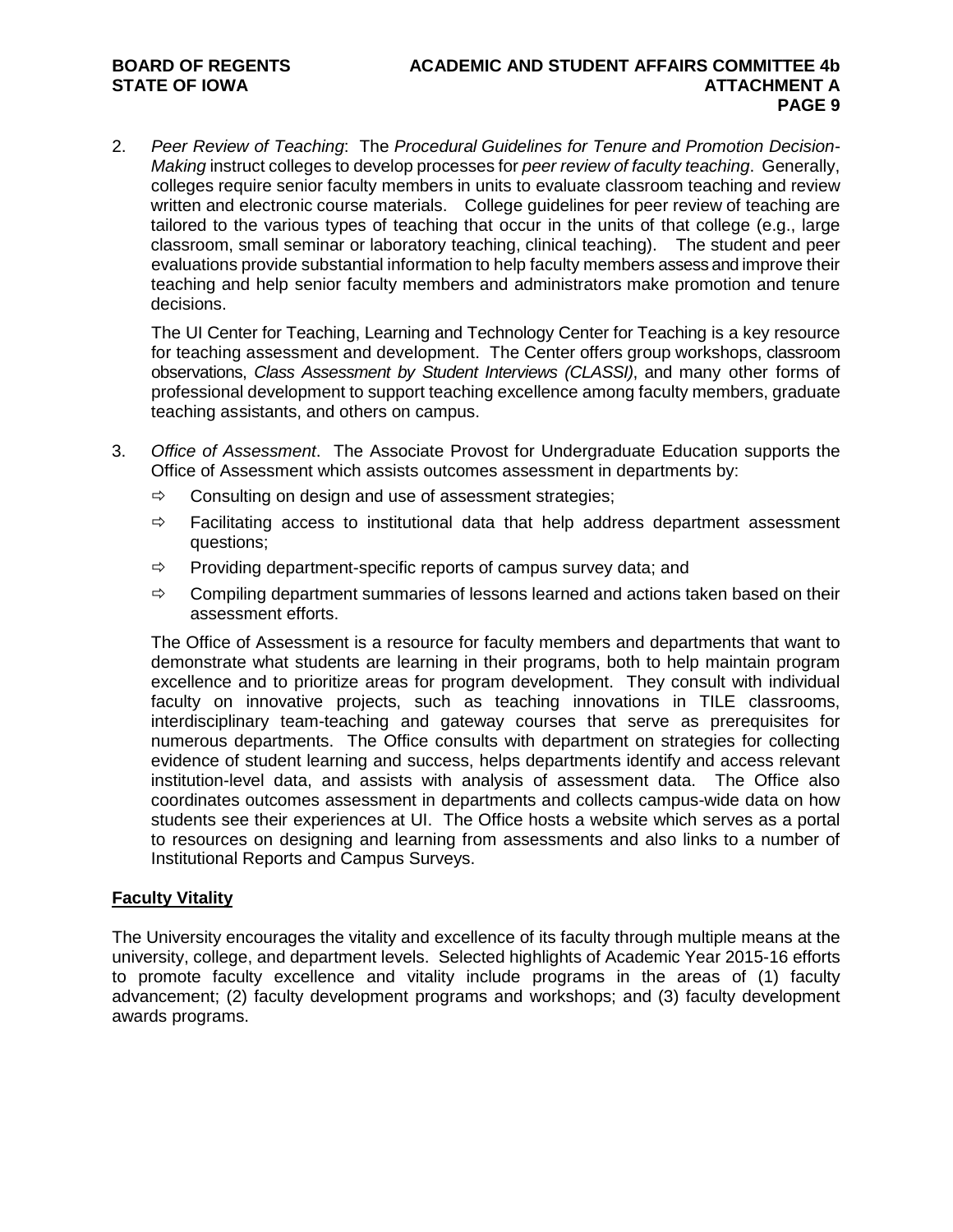Faculty advancement.

- *Cluster Hire Initiative***.** In 2009, the University undertook a cluster hire initiative to employ up to 100 new tenured and tenure-track faculty to join existing faculty in addressing significant societal challenges. Thus far, 74 new faculty have been hired in the following cluster areas: water sustainability, the aging mind and brain, digital public humanities, digital public arts, genetics, obesity, and informatics. In addition to the research, teaching, and outreach benefits of focusing faculty talent on areas of societal importance, the clusters create valuable professional support networks for the participating faculty. Tenure-track faculty members in clusters have an immediate cadre of fellow faculty members, many of whom are senior scholars, to mentor and involve them in new and ongoing research projects. Furthermore, strong social ties often develop in clusters which also help new faculty integrate into the University.
- *Obermann Center for Advanced Studies (OCAS).* As described in its mission statement, the Obermann Center for Advanced Studies (OCAS) serves the research mission of the SUI. The Center is a convening space dedicated to debate and discovery. Its grants for SUI artists and researchers support imaginative collaborations and multi-disciplinary exploration. Its programming connects scholars across campus and engages the larger public in the ambitious, illuminating, and transformative work of the artists and scholars we serve. The Obermann Center provides several categories of support and connection to achieve its mission:
	- $\Rightarrow$  Fellows-in-Residence program, in which individual faculty fellows receive space and limited funding to focus concentrated effort on a research project.
	- $\Rightarrow$  Graduate Institute on Engagement and other faculty-led workshops focused on training graduate students across the university in best practices of public engagement.
	- $\Rightarrow$  Support for interdisciplinary research collaborations, symposia, and working groups (e.g., Summer Research Seminar, Andrew W. Mellon Digital Bridges for Humanistic Inquiry with Grinnell College, Interdisciplinary Working Groups, Humanities Symposia).
	- $\Rightarrow$  Annual faculty-led institute and workshops to train graduate students across the university in best practices of public engagement.
	- $\Rightarrow$  Public programming to build networks of artists, scholars, researchers, local citizens, and international colleagues in and beyond the University (e.g., Humanities Symposium, Humanities and Public Life Book Series, Obermann Conversations).
- *Academic and Professional Record.* The Academic and Professional Record (APR) project is a collaborative initiative of the Office of the Associate Provost for Faculty, Information Technology Services, and University colleges to capture and tell the story of faculty excellence on campus. The APR serves as an online portfolio of individual faculty members' academic and professional activities, including up-to-date records of teaching, research, and service to their professions and the public. Colleges use the database as their source for recording and reporting on faculty activities, including use of the APR to generate faculty materials for annual reviews. The APR has made the faculty review process more efficient for both the faculty member and the department.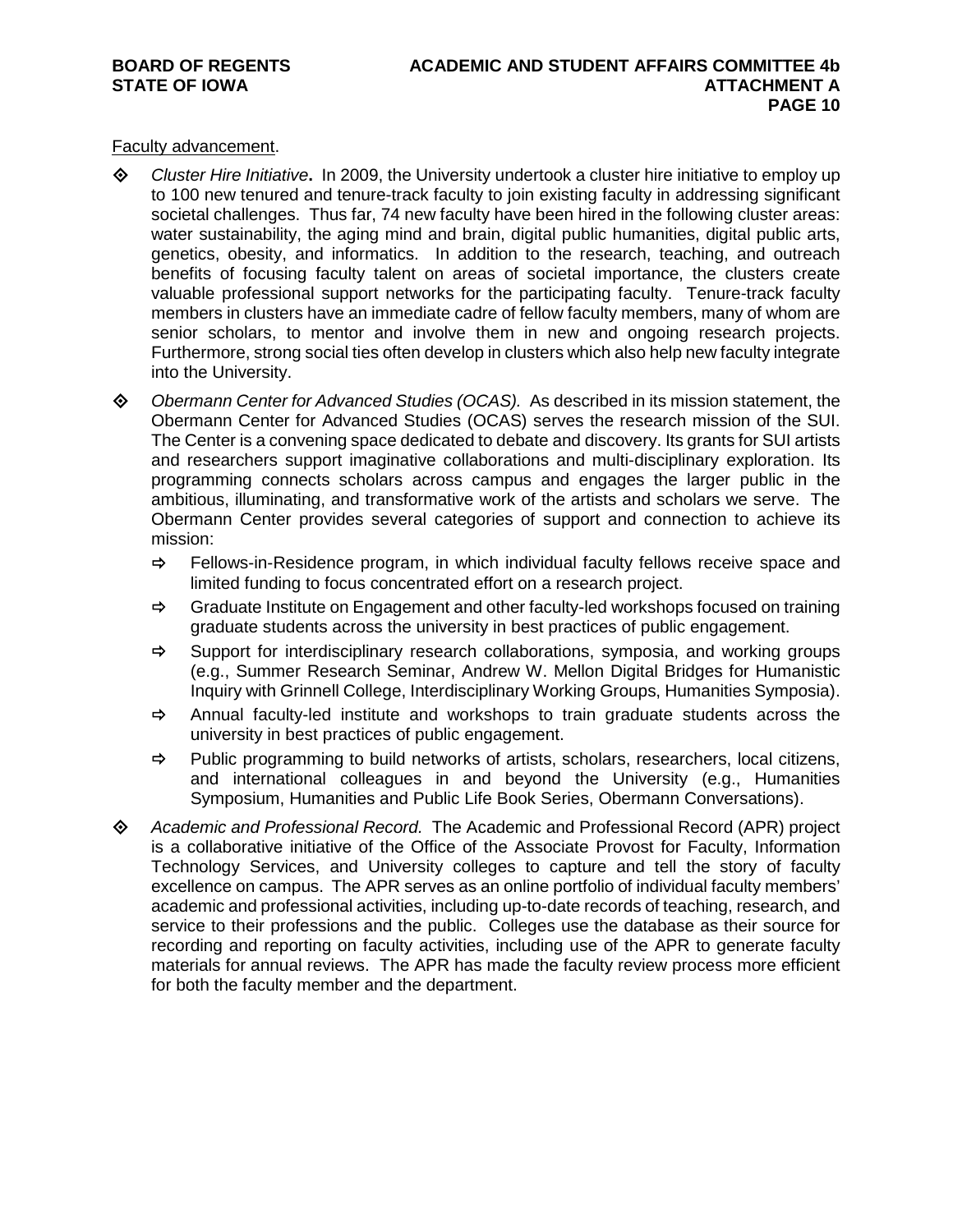Colleges also use the APR to generate accreditation reports, determine merit increases, populate web profiles, and produce other administrative documents. Several colleges have used the APR as their database for faculty activities for several years. In 2014, the Office of the Provost and ITS created the Faculty Administrative Applications Workgroup to provide central support for this and other projects, with a particular goal to migrate all of the individual collegiate databases into a single instrument called the APR-University tool. To date, faculty data from all 11 colleges have been migrated to a unified database (APR-University). Efforts are continuing to ensure consistent practices across all colleges (use of APR to update faculty web profiles, integration of APR with other campus data systems) and to continue to realize enhanced efficiencies related to this innovative project.

Faculty development programs and workshops.

- *[Comprehensive Faculty Development Calendar](http://provost.uiowa.edu/faculty/docs/Calendar.pdf)*. The Office of the Provost coordinates and distributes a calendar of campus-wide programs available to faculty. The calendar includes workshops offered by the Office of the Provost, the Office of the Vice President for Research, the Center for Teaching, ITS-Instructional Services, SUI Human Resources, International Programs, and others. The calendar is distributed through multiple venues (e.g., new faculty orientation, department chair mailings, online posting) and continues to serve as a useful and efficient tool to support faculty vitality through coordinated faculty development.
- *New Faculty Orientation.* The Office of the Provost coordinates an annual New Faculty Orientation, in collaboration with the 11 colleges, Central HR, and University Benefits. During the orientation, new faculty members participate in an informational resource fair and receive faculty development materials, including the "Getting Off to a Good Start at the University of Iowa" guide.
- *Research/Scholarship.* The [Office of the Vice President for Research and Economic](http://www.uiowa.edu/vprsearch/)  [Development](http://www.uiowa.edu/vprsearch/) (OVPR&ED) assists faculty in obtaining funding for their research and scholarly activities and supports Iowa economic development through tech transfer activities, small business assistance, and entrepreneurial training. OVPR&ED facilitates institutional nominations, internal funding initiatives, and interdisciplinary research. In AY 2015-2016, OVPR&ED sponsored faculty development programs for more than 2,600 participants, a majority of them faculty. Programming included hosting 20 federal officials for a two-day, statewide conference about Small Business Innovation Research (SBIR) and Small Business Technology Transfer (STTR) grants, a grants workshop for National Science Foundation (NSF) CAREER applications, and a new program called Ideas and Intersections, designed to be an intellectual hub for the campus, bringing together a diverse range of scholars, artists, and activists for an evening of discourse and discovery.
- *Faculty Productivity and Career Development.* In AY 2015-2016, the Office of the Provost and the Chief Diversity Office renewed an institutional membership in the National Center for Faculty Development and Diversity (NCFDD) which is an independent faculty development center dedicated to helping faculty succeed in their careers. The University has a longstanding relationship with the director of the center, Dr. Kerry Rockquemore. The NCFDD offers numerous benefits to faculty, staff, postdoctoral scholars, and graduate students, including:
	- $\Rightarrow$  Monthly core training tele-workshops facilitated by Dr. Rockquemore;
	- $\Rightarrow$  Monthly guest expert tele-workshops;
	- Weekly productivity tips through the *Monday Motivator* e-newsletter;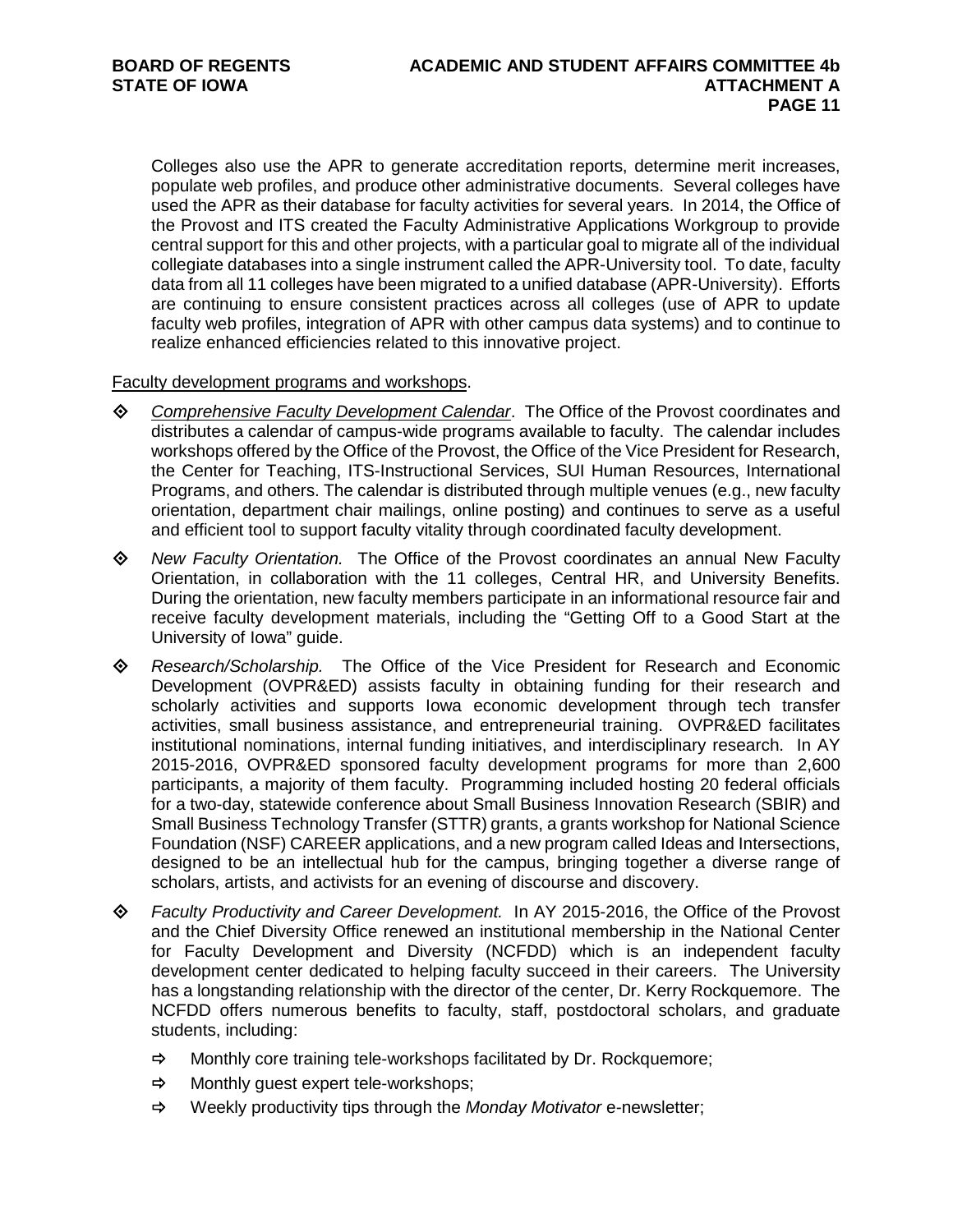- $\Rightarrow$  Moderated monthly writing challenges on a private discussion forum;
- $\Rightarrow$  Monthly mentor match; and
- Multi-week online *Facilitated Learning Communities*.
- *Teaching.* The Office of Teaching, Learning and Technology (OTLT) was formed in 2014 to reorganize three separate instructional support units into one consolidated and revitalized unit. The OTLT offers professional development opportunities, including workshops and multi-day institutes open to anyone who teaches at the University, including graduate students, lecturers, adjunct faculty, and tenure-track faculty. OTLT supports the teaching and learning mission of the University by:
	- $\Rightarrow$  Enhancing faculty and graduate student professional development related to teaching and learning;
	- $\Rightarrow$  Collaborating with faculty to improve course instructional design and curriculum development;
	- $\Rightarrow$  Developing and supporting teaching environments and student learning spaces;
	- $\Rightarrow$  Conducting research to iteratively improve teaching, programs, and services;
	- $\Rightarrow$  Providing enterprise-wide instructional technology solutions, including support for effective student and faculty assessment; and
	- $\Rightarrow$  Supporting and encouraging faculty teaching innovations.

The OTLT promotes innovative and excellent teaching through many means, including showcasing excellent teaching through its [The Extraordinary Teaching Project](http://teach.its.uiowa.edu/resources/extraordinary-teaching-project) to showcase the rich array of pedagogies and teaching philosophies instructors incorporate into their teaching. The project uses online videos to highlight specific teaching strategies and inspire innovation. A recent video highlighted *[Mark Andersland, Associate Professor of Electrical](http://teach.its.uiowa.edu/resources/extraordinary-teaching-project/developing-critical-thinking-through-peer-review)  [and Computer Engineering](http://teach.its.uiowa.edu/resources/extraordinary-teaching-project/developing-critical-thinking-through-peer-review)*, for his efforts to redesign a large-lecture engineering course to include active learning, student-centered instruction, frequent formative assessments, and immediate feedback. Previous Extraordinary Teaching Project features have included service-learning, engaging students online, blogging science in the university classroom, and group work strategies.

The OTLT supports the innovative use of technology in the classroom and offers an array of centrally supported instructional tools for individual instructors and groups, including departments, interest groups, and non-collegiate units involved in teaching and learning. Each year, the instructors are encouraged and recognized through the Innovations in Teaching with Technology Awards. The OTLT also offers technology support programs, including [Student Instructional Technology Assistants](http://teach.its.uiowa.edu/technology-tools/sita-student-instructional-technology-assistants) (SITAs) that pairs a student and instructor to work one-on-one on projects that enhance instruction with technology. The OTLT communicates its offerings and provides teaching tips to a wide campus audience through its online [newsletter.](http://teach.its.uiowa.edu/newsletter-archive)

 The UI Center for Teaching is a unit of the OTLT that provides numerous resources to enhance instructional effectiveness on campus for faculty and graduate students. Some of the resources are "just in time" online resources on topics that include Tips for New Teachers; Leading a Discussion; Syllabus Construction; Teaching Portfolios; Service Learning; and Dealing with Challenging Students. The Center also hosts workshops led by national and peer experts to enhance faculty teaching effectiveness and creativity across career stages. In AY 2014-15, the Center launched a comprehensive program tailored to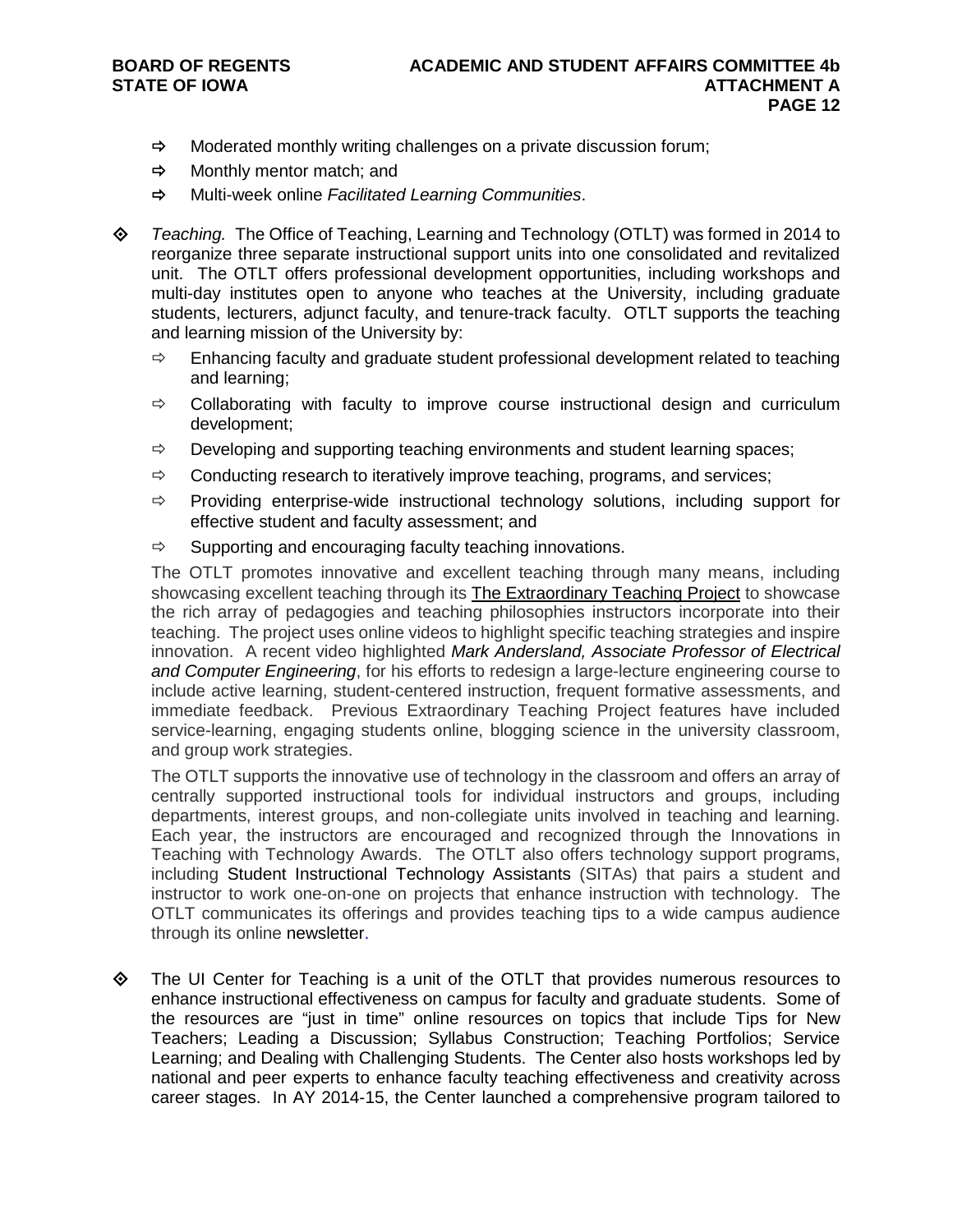graduate teaching assistants and in AY 2015-16, it launched the Early Career Program, which is designed for instructors in their first three years of teaching at the University.

UI Center for Teaching programs provided in AY2016-17 included workshops, consultation, Faculty Institutes, and other support, related to teaching strategies for new and experienced instructors (e.g., course design, active learning strategies, good classroom discussions, professional portfolios, writing instruction and assessment, student motivation, blended learning, teaching technologies) and professional development for teaching assistants (e.g., new TA orientation, successful classroom management, assessment of student learning, student writing, inclusive classroom environment).

 *Service.*To carry out the University's teaching, research, and service mission, faculty members are engaged in multiple forms of public, professional, and University service. This service enables the University to serve as a resource for the community and for the state of Iowa – for education, health care, culture, and economic development. In Spring 2013, the Office of the Provost established the Office of Outreach and Engagement to promote collaboration between faculty, staff, students and community partners across the state. The Office of Outreach and Engagement houses six programs: Arts Share; Grant Wood Art Colony; Hawkeye Lunch and Learn; Iowa Initiative for Sustainable Communities; Resource Conservation and Development Partnership; and Theme Semester. Faculty are actively engaged in each of these programs, extending the reach of the University's academic, cultural, and health care resources and enhancing economic development opportunities.

The **Iowa Initiative for Sustainable Communities (IISC)** is a campus-wide program that works to improve the sustainability and quality of life of communities across the state. In AY 2014-15, faculty and students worked with three communities: Decorah, Iowa City and Sioux City. IISC completed 36 projects, with approximately 300 students and 30 faculty advisors involved in the initiative. IISC-affiliated faculty and students completed approximately 35,000 hours of work throughout the academic year, and more than 50 community partners were actively engaged in this efforts in the three cities. Faculty across 11 different departments and colleges worked on these 36 projects, including: School of Urban and Regional Planning, College of Engineering (Civil and Environmental Engineering), School of Library and Information Science, College of Public Health, College of Business (Department of Marketing), School of Journalism and Mass Communication, School of Art and Art History, Department of Geographic and Sustainability Sciences, Department of Earth and Environmental Sciences, College of Law, and the Department of Statistics.

**Arts Share** works with students and faculty to share SUI's arts resources with the rest of the state. The Arts Share roster includes artists from the Division of Performing Arts (music, theatre, dance), Writers' Workshop, International Writing Program, and the School of Art & Art History. Workshops, readings, and performances are scheduled in K-12 schools, libraries, museums, hospitals, and performance venues. In AY 2015-16, over 300 events were coordinated in 30 Iowa counties. Schools often utilize Arts Share to fill in gaps in arts programming caused by budget cuts and to tie into curricula. One popular program is a group of SUI actors that works with high school English classes to help students who are studying Shakespeare. First, they help break down the language of Shakespeare for students, and then perform the balcony scene from *Romeo & Juliet*. Performance venues throughout the state often request artists from Arts Share to expand the type of programming they offer in their communities. Last year this included string chamber ensembles, the PanAmerican Steel Band, Dancers In Company, and poetry readings by writers from the Writers' Workshop. Arts Share reached over 10,000 students and adults last year.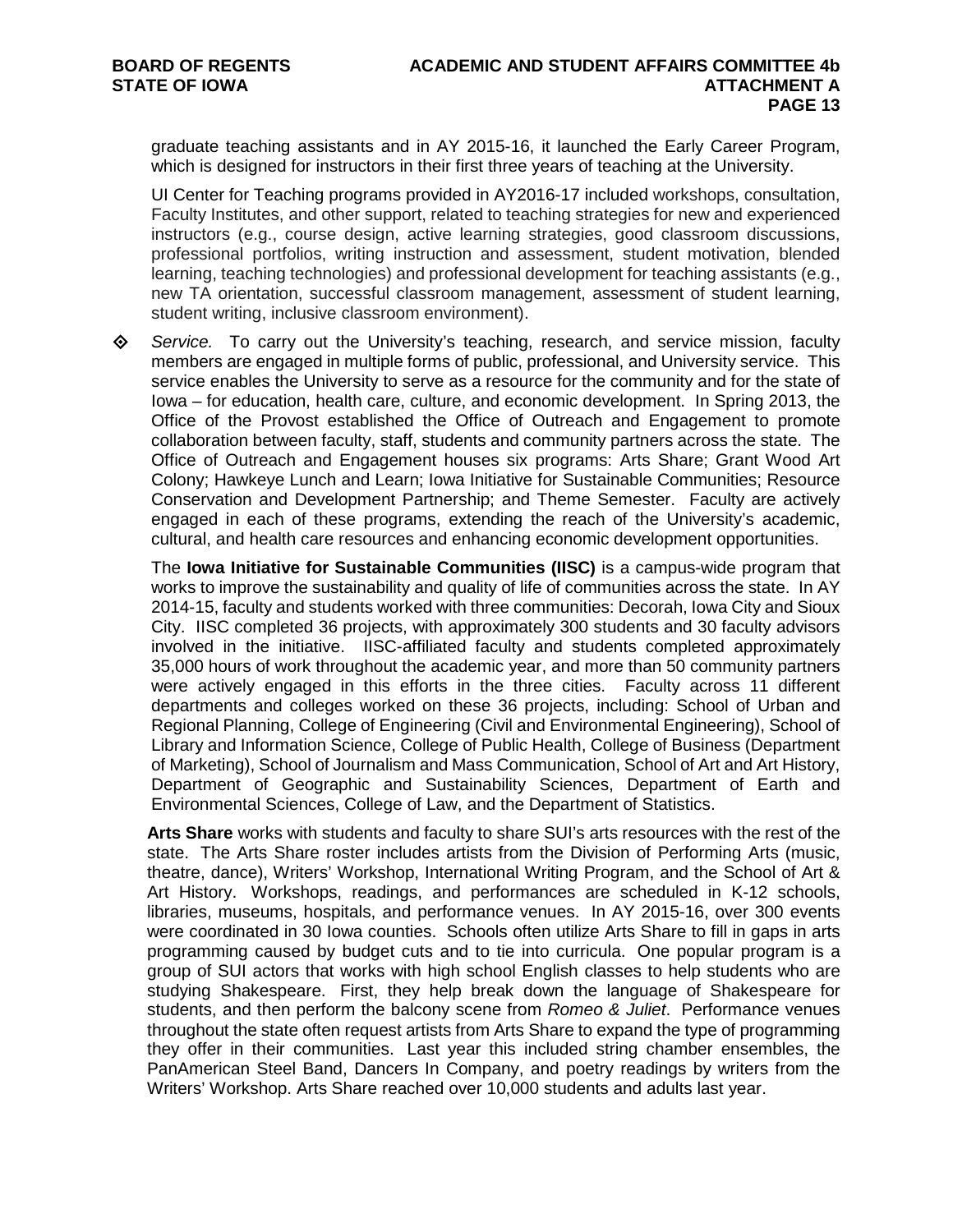- *Leadership Development.* Five SUI faculty leaders participated in the Big Ten Academic Alliance-Academic Leadership Program (BTAA-ALP) and five department executive officers (DEOs) participated in the BTAA-DEO program in AY2016-17. The ALP is noted as one of the BTAA's most successful leadership initiatives. Established in 1989, this intensive leadership training program is designed to develop the leadership and managerial skills of faculty members who have been selected to participate because of their leadership potential. Many of the program's nearly 1,000 Fellows have gone on to serve as college presidents, provosts, and deans. The DEO program is a three-day workshop that draws approximately 70 department heads and chairs from BTAA universities each year.
- **Departmental Executive Officer (DEO) Leadership Development Program:** In AY 2015- 16, the Office of the Provost partnered with the Organizational Effectiveness unit of University Human Resources to pilot [a DEO Leadership Development Program](http://provost.uiowa.edu/files/provost.uiowa.edu/files/DEO%20Leadership%20Program-Overview.pdf) with a cohort of nine DEOs. The DEO Leadership Development Program is designed for departmental executive officers in their first two years of service as they transition to this key campus leadership role and is designed to be complementary to collegiate support for DEOs, as well as existing SUI programs (e.g., BTAA-DEO and BTAA-Academic Leadership Program). Competency-based content is delivered through small cohorts and tailored leadership coaching is provided to address individual needs and goals. Program topics include
	- $\Rightarrow$  Making the transition from faculty to DEO.
	- $\Rightarrow$  Understanding and drawing upon personal leadership styles.
	- $\Rightarrow$  Leading and managing departmental faculty and staff.
	- $\Rightarrow$  Unit goal formation and attainment.
	- $\Rightarrow$  Positioning the unit within the institution and external constituencies.

The AY 2015-16 pilot program was viewed as very successful by the participants and a second cohort of 13 DEOs was launched in Fall 2016.

#### Faculty development awards program.

- The University of Iowa Faculty Development Awards Program provides opportunities for faculty members to pursue programs of research, improvement-of-instruction projects, and other activities related to professional development. In AY 2015-16, 52 faculty members were on professional development assignment which resulted in 463 "products or outcomes." Specifically, the faculty produced or engaged in the following:
	- $\Rightarrow$  Journal Articles or Chapters (186) published or accepted for publication (97); submitted, still under review (48); began or continued writing (41).
	- $\Rightarrow$  Books or Monographs (29) published or accepted for publication (13); began or continued writing (16).
	- $\Rightarrow$  Grant applications (40) funded (9); not funded (3); submitted, still under review (21); grants planned to submit (7).
	- $\Rightarrow$  Course Materials (65) developed new undergraduate course (13); developed new graduate course (8); revised existing undergraduate course (25); revised existing graduate course (19).
	- $\Rightarrow$  Presentations (122).
	- $\Rightarrow$  Other (21).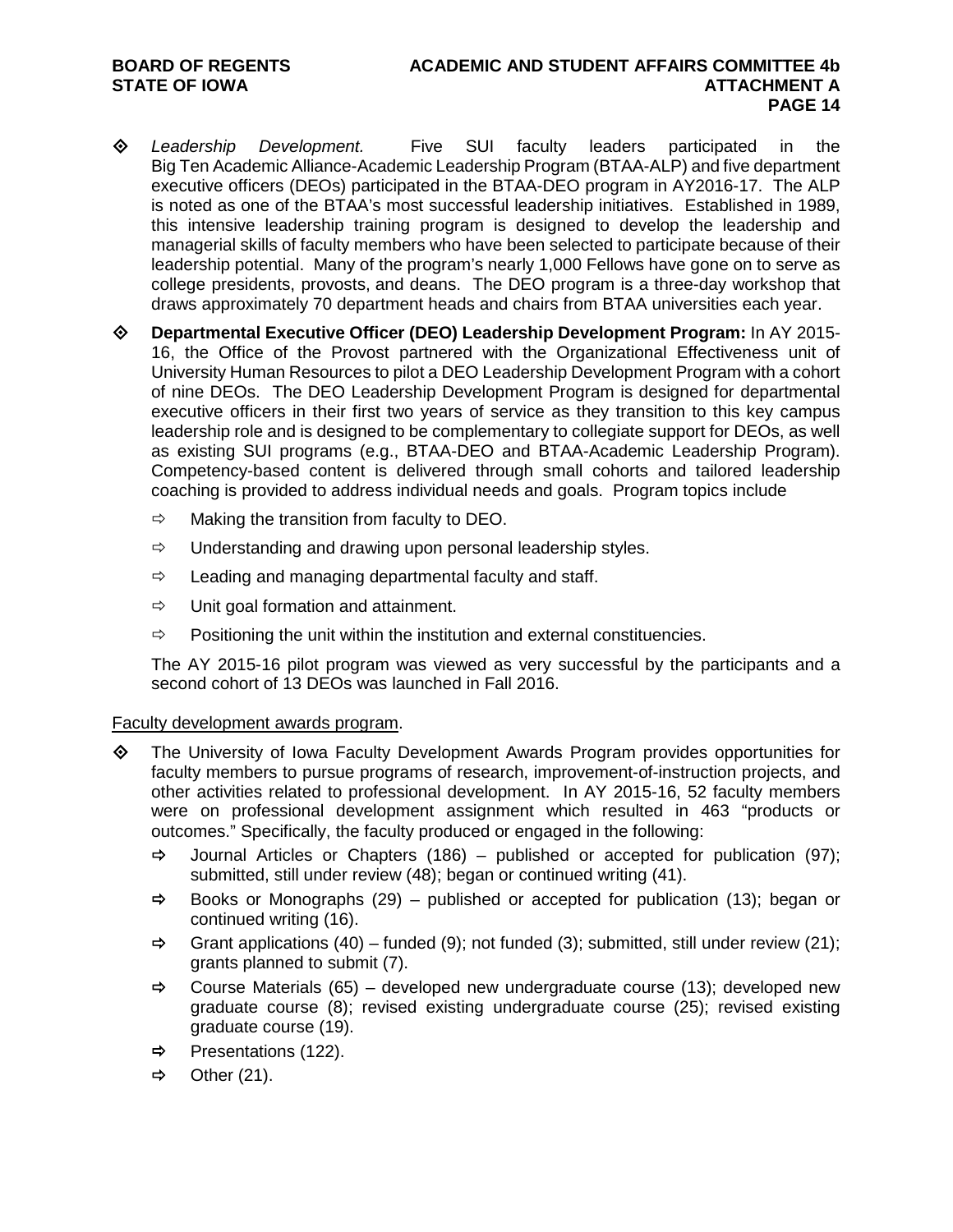- *AY 2016-2017 Professional Development Assignments.*During AY 2016-17, 49 faculty members were or are on professional development assignments. This includes two faculty members who deferred their AY 2015-16 assignment until AY 2016-17, one faculty member who deferred in AY 2016-17 until AY 2017-18, two who resigned, one who decline, one who retired, and two who deferred the award. A number of the faculty members were able to extend their assignments by obtaining external support. Proposals for 74 new professional development assignments were received for AY 2017-18. In December 2016, the Board of Regents approved the request for 65 professional development assignments.
- *Old Gold Summer Fellowships (OGSF).*Since 1997, SUI has provided an Old Gold Summer Fellowship to all new academic year probationary faculty members upon presentation of a satisfactory written proposal to their collegiate dean. During Summer 2016, 31 faculty pursued research and instructional development efforts through the program. These fellowships increase the intellectual vitality of the faculty and enhance the teaching and research programs of the University.

#### **Post-Tenure Review Implementation**

The Board of Regents approved the University of Iowa [Review of Tenured Faculty Members](http://www.uiowa.edu/%7Eour/opmanual/iii/10.htm#107) policy in April 20[11](#page-14-0).<sup>11</sup>

The Review of Tenured Faculty Members policy has two major sections. The first section states that a performance review of all tenured faculty members must be conducted by the unit head on an annual basis. It also provides guidance for cases in which, as a result of an annual review, the unit head concludes that there are significant deficiencies related to teaching, research, or service.

The second section states that all tenured faculty members will undergo a performance review conducted by their peers every five years subsequent to their most recent tenure or promotion review. This section also provides guidance for cases in which the dean, on advice of the peer review committee and in consultation with the unit head, concludes that the faculty member's performance has fallen for a significant period of time below the expected standard of performance for the faculty member's unit.

To ensure full compliance with the policy, the Office of the Provost created reports to inform colleges of the faculty members who are due to receive a tenured faculty review in a given academic year and a college must enter all tenured faculty review (annual and five-year peer) into an online Faculty Review System by June 30 of each year.

In AY 2015-2017, 242 five-year tenured peer reviews were conducted. Of the five-year peer reviews that were due to be conducted (255), 10 colleges reported 100% of the reviews were conducted or deferred due to an allowable reason, such as serving in an administrative role, promotion review, or leave. The Carver College of Medicine (CCOM) reported a 79% completion rate. The Office of the Provost will continue to work with the CCOM to ensure that all tenured faculty members receive a five-year review in a timely manner.

<span id="page-14-0"></span> <sup>11</sup> <http://opsmanual.uiowa.edu/human-resources/faculty/review-tenured-faculty> members.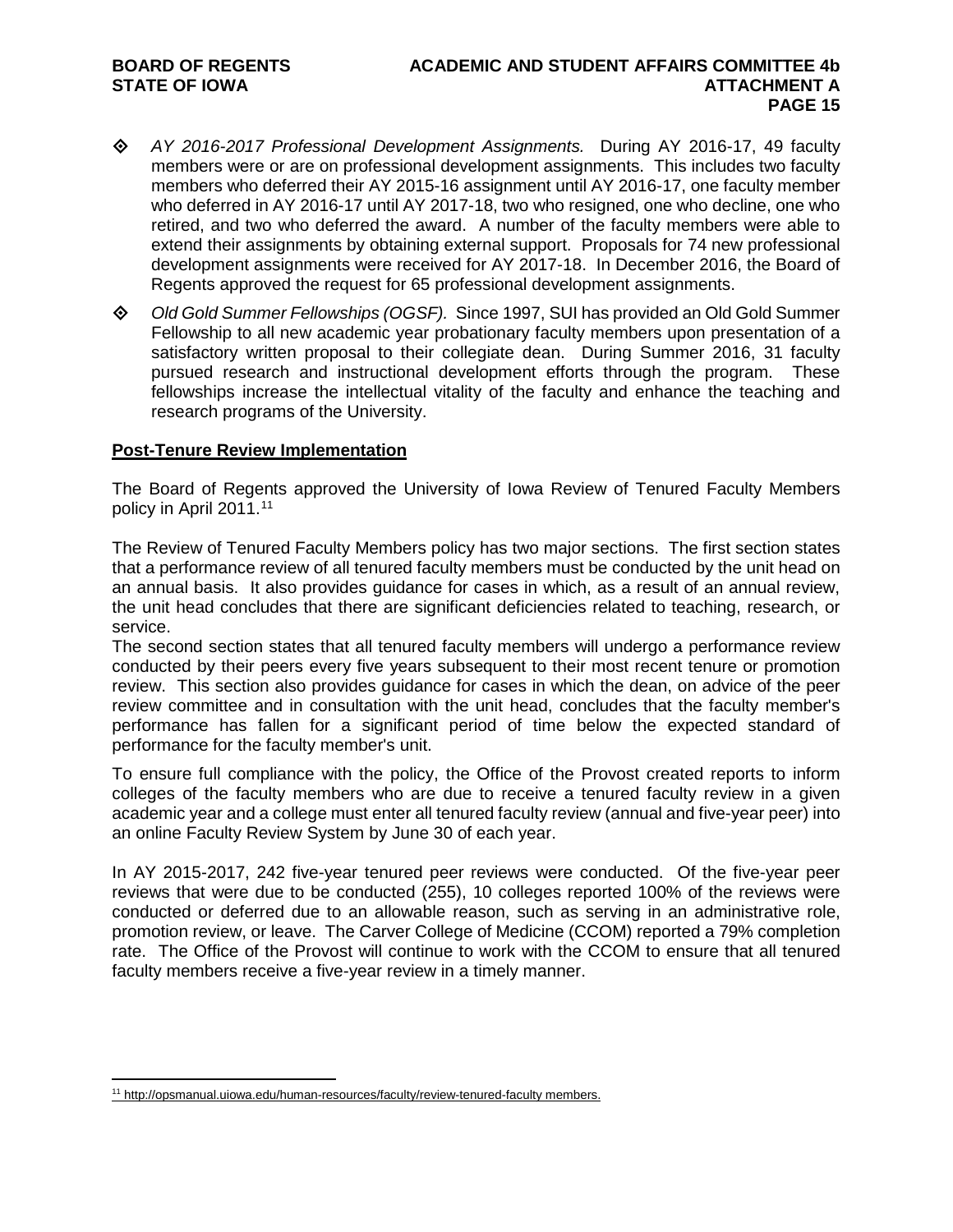# **Non-Tenure Track Faculty Positions**

While tenured and tenure-track faculty, with portfolios of teaching, scholarship, and service, remain the foundation of the faculty at the University, colleges also have the option to employ non-tenure-track faculty who provide specialized contributions in teaching, research, or service to the mission of the University. There are eight types of non-tenure-track faculty at the University. The qualifications and types of responsibilities of each type are listed below.

Clinical Track. These are primarily full-time on-campus faculty members with renewable contracts who devote a significant portion of their time to providing or overseeing the delivery of professional services to individual patients or clients. Clinical faculty members also teach students, residents, and fellows and integrate the delivery of their professional services with their teaching. They may serve on graduate student thesis and dissertation committees with the permission of the Graduate College. A record of professional productivity beyond clinical service is required for promotion beyond the assistant professor level.

Research Track. These faculty members devote almost all of their time to performing externally supported research and are expected to submit or assist in the submission of research grants. They are also expected to disseminate their research and be active in professional activities. Their teaching activities are very limited and consist predominantly of service on doctoral committees with the approval of the Graduate College.

Lecturer. These faculty primarily hold teaching appointments and may provide programmatic support. In AY 2015-16, these appointments ranged in length from a semester to several years, and from 0% to 100%. Lecturer appointments are made for a specific term (e.g., one academic year) and may be renewed for up to five years. A full-time lecturer typically teaches at a 50% greater load than regular faculty members who also conduct research and are involved in service and outreach activities. In AY 2015-16, SUI undertook a significant review of its Lecturer position.

As a result, a new Instructional Faculty Policy was passed, which provides career-track advancement opportunities for faculty members who are primarily engaged in the teaching mission of the University. The Instructional Faculty policies and procedures address the rights and responsibilities of Lecturers and other Instructional-track Faculty working 50% or greater; a temporary Lecturer appointment also continues to be available to fill short-term teaching needs. In AY 2016-17, the Office of the Provost is working with all colleges wishing to employ Instructional Faculty to develop parallel collegiate policies and procedures, with the goal to have the new policy fully implemented by July 1, 2017.

Adjunct. These faculty members hold another position as their primary employment, which may be a University staff position or in the surrounding community. They possess areas of expertise that are insufficiently represented on the faculty and which enrich the education of students in their field of practice. They typically hold the terminal degree in the field. Responsibilities may involve teaching, teaching support, research, patient care, or clinical/practicum supervision. The appointment must be less than 50% and may or may not be compensated.

Adjunct Clinical. These faculty members are similar to adjunct faculty in that they also typically hold another position as their primary appointment, which is often in a clinical or professional practice setting either within the University or at a satellite facility. These positions are customarily 0% appointments and are not compensated. The majority of the adjunct clinical faculty members serve as preceptors for professional student practica or externships.

Visiting. These faculty members hold primary appointments at other academic institutions and are visiting the University of Iowa for a specific period of time for a particular purpose, such as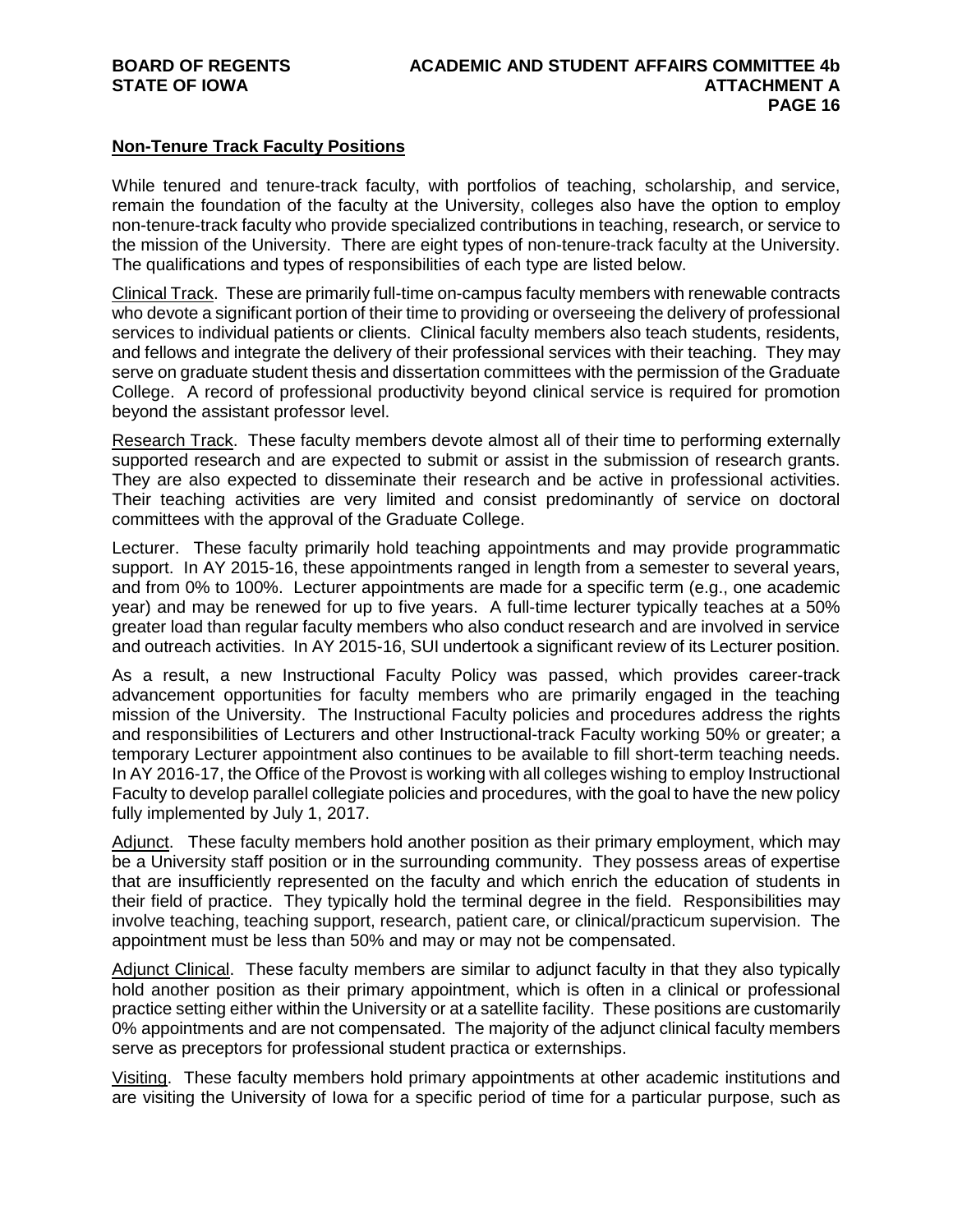collaborating with SUI faculty or as part of a departmental faculty exchange program. They may be on developmental assignment or sabbatical from their home institution. Their functions vary depending on the individual's areas of expertise, and usually include teaching and research. Appointments are generally limited to three years.

Associate. These faculty members hold appointments primarily in the College of Medicine to fulfill specific teaching, research, or patient care service needs. Appointments are generally limited to three years, after which time these faculty members may apply for positions on the tenure- or clinical-track, or take positions at other institutions or in private practice.

Assistant in Instruction. These faculty members hold a baccalaureate degree or equivalent and are appointed for a specific teaching, research, or patient care service. For example, a native-speaker of a world language may assist in language instruction. Few faculty members are appointed in this category.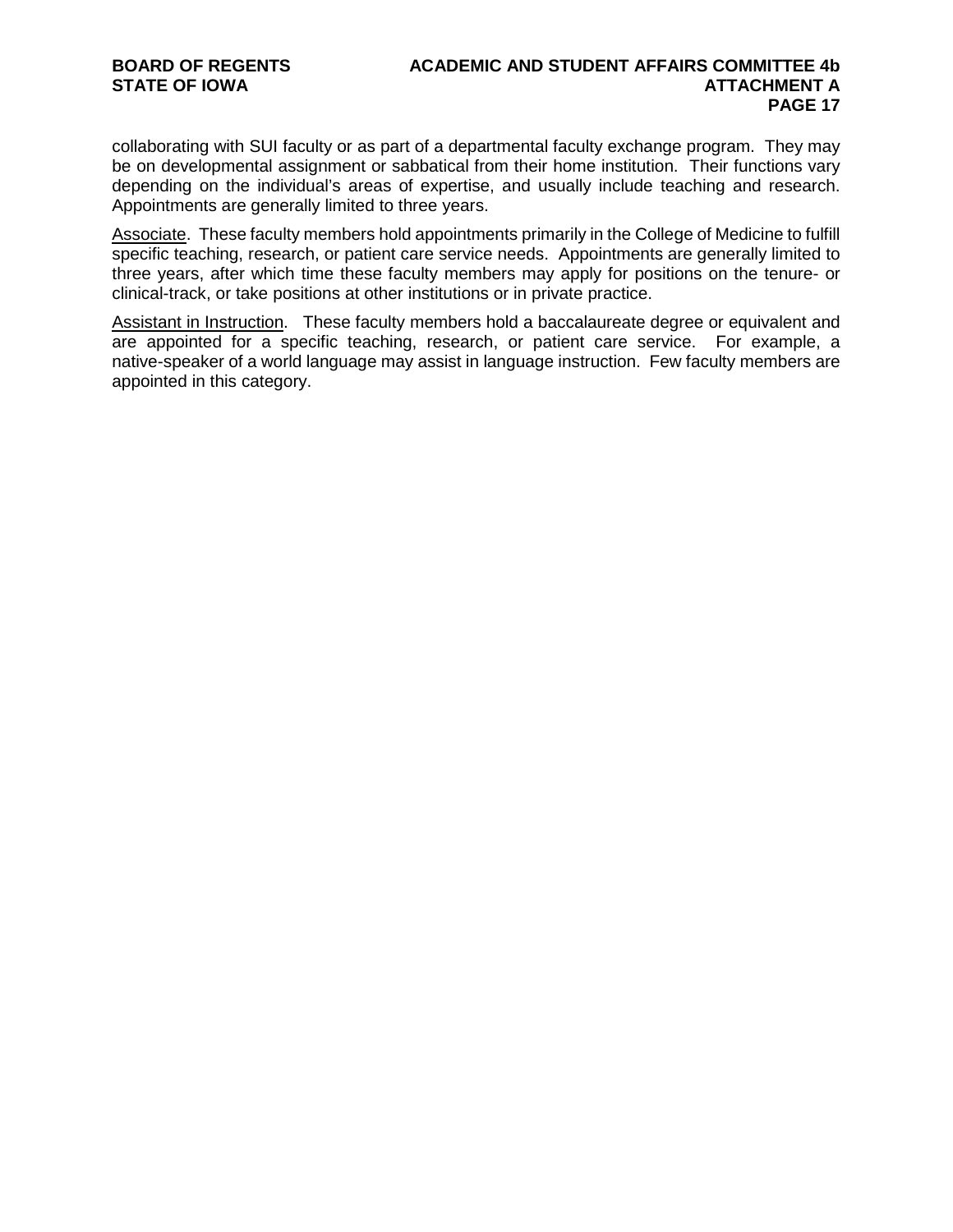# **IOWA STATE UNIVERSITY**

#### **Policies and Procedures Relating to Tenure**

The system of academic tenure at Iowa State University emphasizes (1) recruitment of the most highly qualified candidates available, (2) creation of an opportunity for scholarly performance in teaching, research/creative activity, and extension/professional practice, (3) continuing evaluation of performance on the basis of the Position Responsibility Statement (PRS), and (4) positive evaluation of performance resulting in the awarding of tenure. The awarding of tenure requires an affirmative decision, based upon an explicit judgment of qualifications resulting from continuous evaluation of the faculty member during the probationary period in light of the applicable criteria. After tenure is awarded, faculty members undergo annual performance reviews and post-tenure reviews. When appropriate, an individual may undergo a review for promotion in rank to full professor.

The criteria by which probationary faculty members are evaluated annually and for tenure are stated in writing as part of the department's promotion and tenure document. A central component of each review is a written Position Responsibility Statement (PRS). Evaluation criteria apply to the position responsibilities of probationary faculty and are consistent with a commitment to excellence in scholarship.

ISU's promotion and tenure policy describes performance criteria and processes for faculty evaluation. It emphasizes the interrelationships among teaching, research/creative activities, and extension/professional practice as mutually supportive endeavors. Faculty members must demonstrate excellence in scholarship (including scholarly contributions to teaching, research/creative activity, and/or extension/professional practice), perform effectively in all categories of responsibility, and engage in institutional service activities at a level commensurate with their rank.

#### **Annual Evaluation of Faculty**

Evaluation of faculty is based on the PRS, a statement of expected duties and outcomes for each faculty member. The use of the PRS allows for variations in assigned work responsibilities and periodic adjustments that align with the changing career paths of individual faculty members and departmental priorities. A Faculty Senate/Provost task force reviewed the PRS in 2014, affirming its role in the faculty evaluation process. The Faculty Senate approved the task force's recommendations for more consistency in format and content of the PRSs, and the inclusion of language about collegiality and professional conduct in each PRS.

Faculty members are reviewed annually to evaluate performance with respect to their responsibilities and to determine goals for the coming year. These annual evaluations include evidence of teaching performance as well as evidence of productivity in research/creative activities, extension/professional practice, and institutional service, as appropriate. Evidence concerning teaching performance must include student evaluations (both statistical and discursive) as well as evidence of peer evaluation of teaching. In 2013, the Faculty Senate approved revisions to the annual performance evaluation policy to ensure more consistency in the process across units. The policy also established guidelines on the development and implementation of an action plan as a consequence for faculty performance that is unsatisfactory.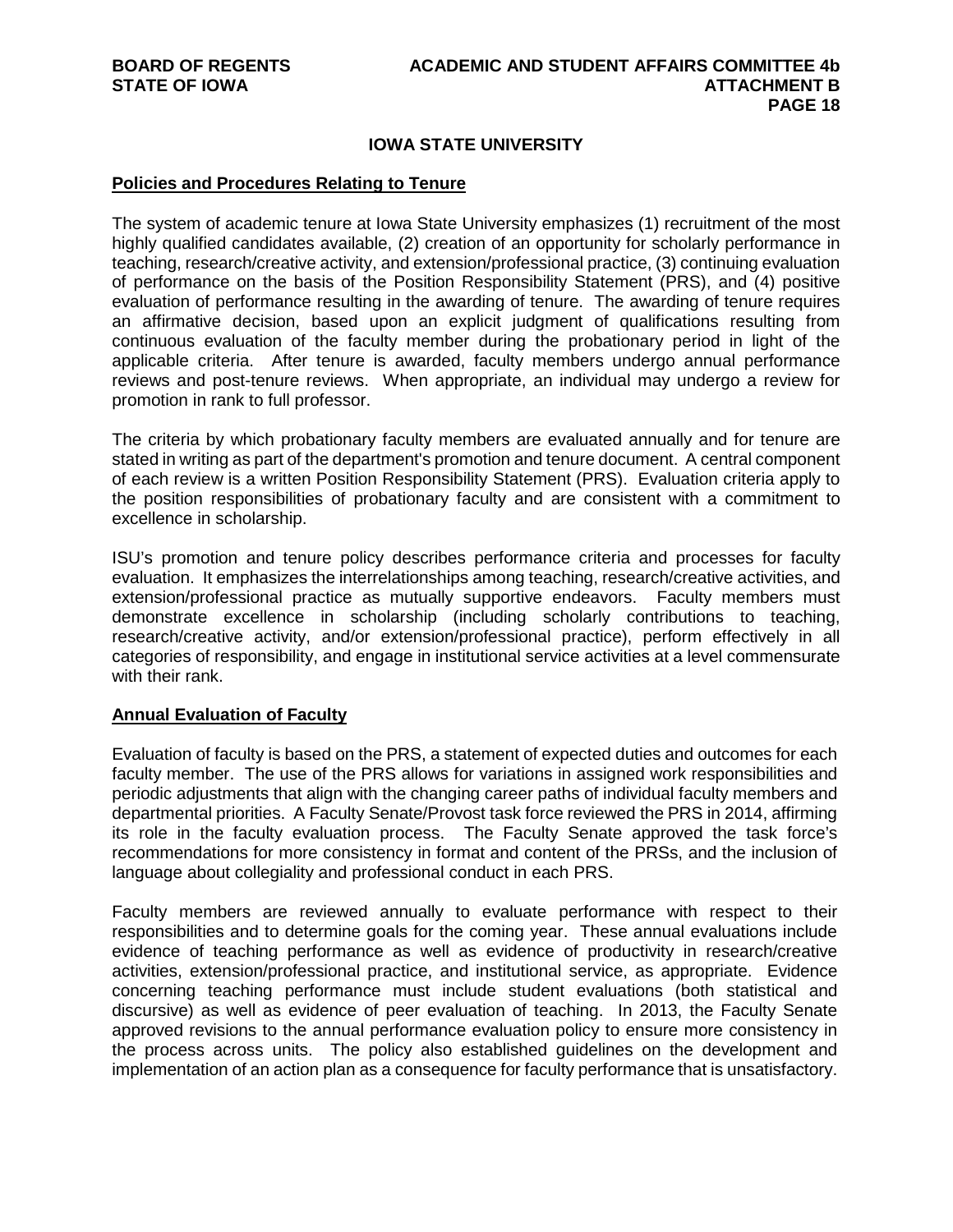# **Faculty Vitality**

Iowa State University offers tenured, tenure-eligible, and non-tenure-eligible faculty members a number of opportunities to ensure productive engagement in all areas of faculty work. The Center for Excellence in Learning and Teaching (CELT) provides workshops and seminars in addition to resources that support innovation or improvement in teaching. The Center also offers advice and a forum for discussions as well as scholarly support for continued learning. Faculty members are encouraged to use instructional development facilities and other special programs to improve and modernize their teaching. The Office of the Vice President for Research (VPR) offers more than 12 workshops and programs each year on such topics as successful grant writing, getting to know federal grant agencies, collaborating with industry, and interdisciplinary research.

Faculty development initiatives for 2016-2017 included the following:

- The Provost appointed two Faculty Fellows to lead faculty development efforts in the areas of: women and underrepresented faculty (through ADVANCE), and awards/recognition. This past year, the Office of the Provost filled a new staff position to provide continuity in programming efforts regarding faculty development and departmental leadership (department chairs training).
- An Effective Teaching Symposium for new faculty, both tenure-eligible and non-tenure eligible, was offered by CELT in August to assist faculty with the transition to ISU.
- A day-long New Faculty Orientation was held in mid-August to provide all new faculty with an introduction to university programs and resources with a particular emphasis on scholarship. In addition, for the second time, the Office of the Provost offered a similar New Faculty Orientation session in January for faculty hired and starting mid-year.
- A one-on-one mentoring program is coordinated by the Provost's Office for all first-year tenure-eligible faculty.
- A series of Faculty Development Workshops included presentations on Effective Mentoring, Working with Graduate Students, NTE Faculty Advancement, Diversity and Inclusions, and Promotion and Tenure.
- CELT supports faculty efforts for innovative online teaching through targeted programming in flipped classrooms, team-based learning, and online course design.
- The Vice President for Research Office (VPR) offers grant-writing workshops to help facilitate successful grantsmanship among faculty at all ranks. The Grants Hub in the VPR Office became operational this part year with the goal to help all new faculty administer their first grants.
- The Writing Accountability Groups (WAGs), coordinated by the Office of the Provost, serve as a learning community for small cohorts of new faculty interested in increasing their scholarly productivity. An experienced senor faculty researcher mentors each WAG.
- Individual academic colleges offered career development workshops on advancing through to promotion and tenure for both tenure-eligible and mid-career faculty.
- ADVANCE offers a workshop each semester for associate professor on effective strategies for building a case for promotion.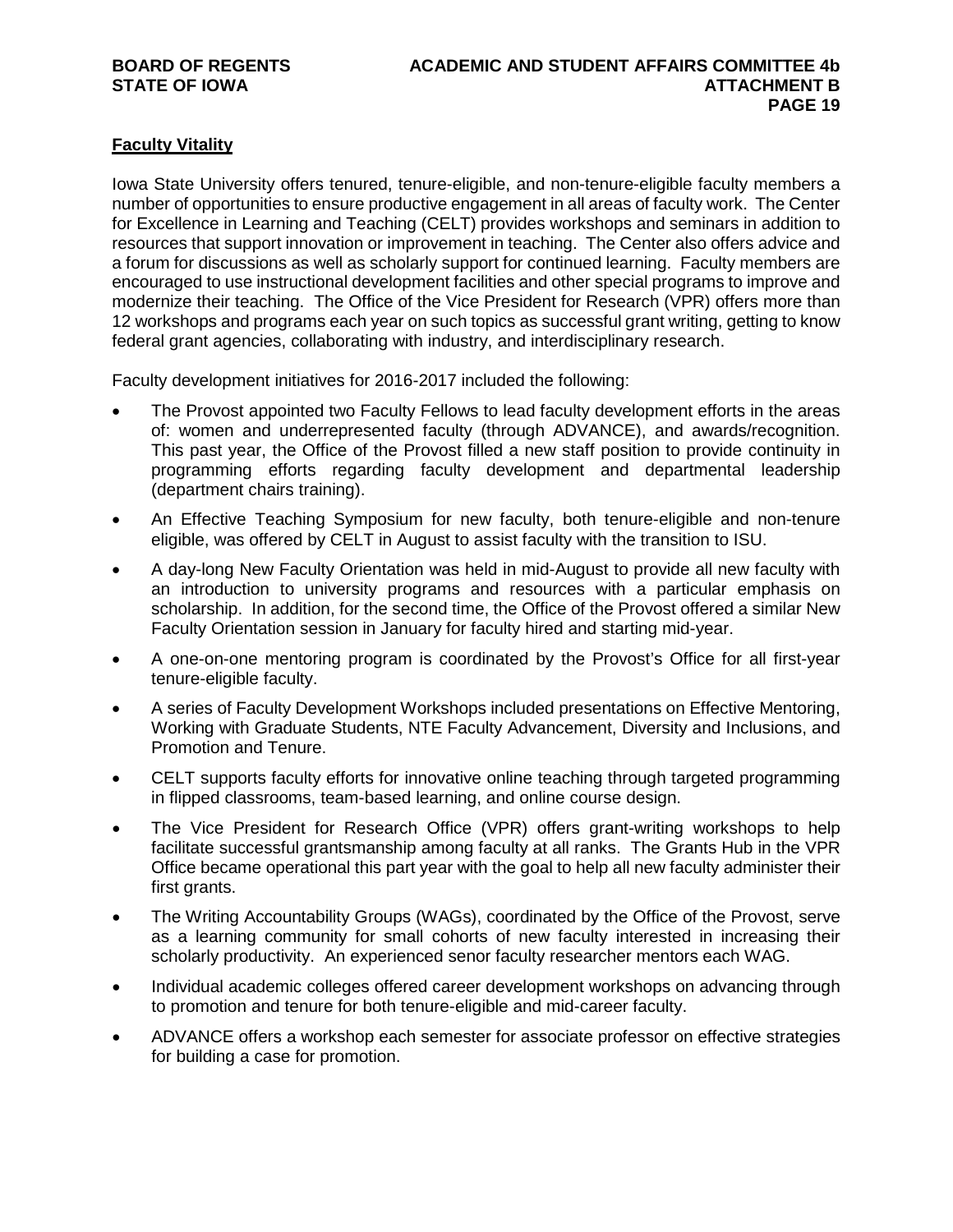• The Emerging Leaders Academy (ELA) was offered in 2016-2017 to a cohort of 30 faculty and staff interested in enhancing their leadership skills with a focus on career development. Prominent scholars and practitioners in the field of higher education led the monthly programming.

Initiatives such as the Faculty Mentoring Program, the Miller Faculty Development Grant Program, and the Faculty Professional Development Assignment (FPDA) Program offer mentorship and professional growth and development opportunities for both junior and senior faculty. In particular, the FPDA program encourages new research and scholarship and new or specialized training.

### **Post-Tenure Review**

Academic colleges and departments continue to address the issue of faculty vitality by conducting evaluations of senior faculty as described in the Post-Tenure Review Policy (PTRP). The policy ensures that all tenured faculty undergo a post-tenure review at least once every seven years.

The Post-Tenure Review Policy, approved in 2011 and revised in 2014, provides all tenured faculty with a formative peer evaluation of their accomplishments. The peer review recognizes accomplishments and offers feedback on improving performance where needed. The policy delineates timeline, specific outcomes, and the roles of administrators in the peer review process. The timeline stipulates that the post-tenure review must occur at least every seven years; at the request of the faculty but no fewer than five years since the last review; or the year following two unsatisfactory annual reviews. Exemptions are made for faculty who are under review for promotion, within one year of retirement or phased retirement, or faculty who serve as chair or in positions that contain the words "president," "provost," or "dean."

It is a required outcome that, when any aspect of performance is deemed "below expectations," that the department chair with input from the peer review committee must develop an action plan for improvement. The policy requires justification for the plan, a time table to evaluate acceptable progress, a description of consequences for not meeting expectations, and consequences of nonaction. An unsatisfactory post-tenure review could result in a charge of unacceptable performance of duty.

During 2015-2016, 70 tenured faculty members were reviewed as a result of this policy; this represents 7.0% of all tenured faculty. Academic departments estimate that 65 additional reviews will have been concluded during 2016-2017.

# **Non-Tenure-Eligible Faculty Policy**

In December 2001, the Faculty Senate approved a policy on non-tenure-eligible (NTE) appointments and amended it in 2016 to add the clinical track faculty titles to available NTE titles. The policy is guided by the University's commitment to the tenure-track system and an understanding that the tenure system is one of the University's best ways of ensuring that it pursues its missions in discovery, engagement, and learning at the highest levels of excellence. The policy was designed to encourage the responsible use of non-tenure-eligible faculty because large numbers of non-tenure-eligible faculty can put unneeded stress on the system.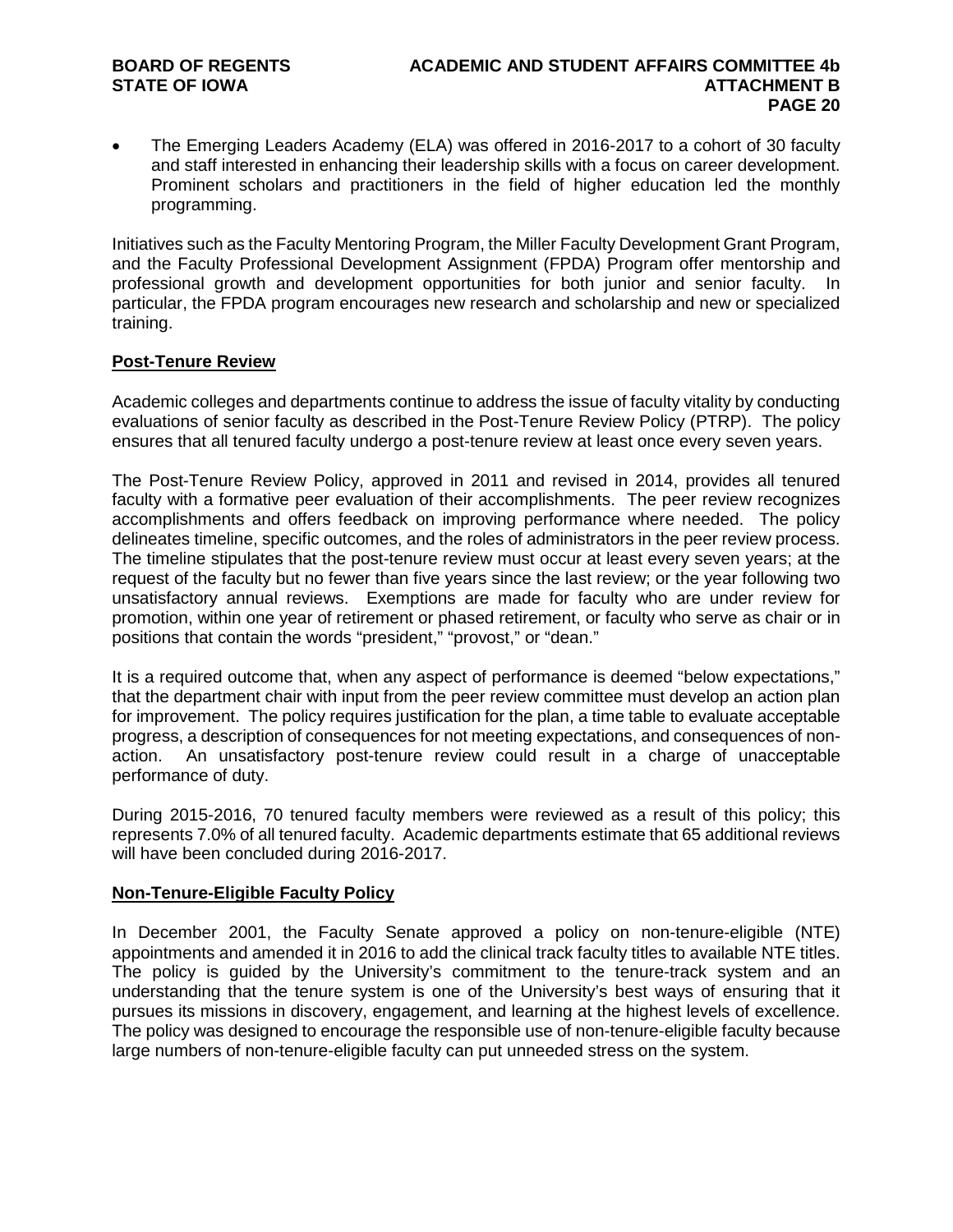Under this policy, NTE faculty members, with the input of appropriate tenured and tenure-eligible faculty, are appointed for varying terms with the option of renewal, depending on departmental needs. The Office of the Senior Vice President and Provost monitors the percentage of teaching done by NTE faculty on an annual basis. Although the University follows AAUP guidelines which recommend that no more than 15% of total instruction be provided by NTE faculty, the Faculty Senate policy provides greater flexibility across departments and colleges.

In Fall 2016, there were 501 faculty members classified as lecturer, clinician, senior lecturer, or senior clinician, compared to 477 in Fall 2015. In addition to teaching, these term faculty members also plan and coordinate other educational programs, advise undergraduates, supervise practica and internships, provide clinical services, and participate in outreach activities. The ability to hire quality faculty on a full- or part-time basis to contribute to the teaching mission of the University has helped departments by providing flexibility in staffing, especially during periods of enrollment growth.

To date, many lecturers and clinicians have been evaluated for advancement to senior lecturer and senior clinician. Since the inception of the NTE Policy offering the titles of senior lecturer and senior clinician, 162 faculty have been advanced through a peer-review process to the senior status.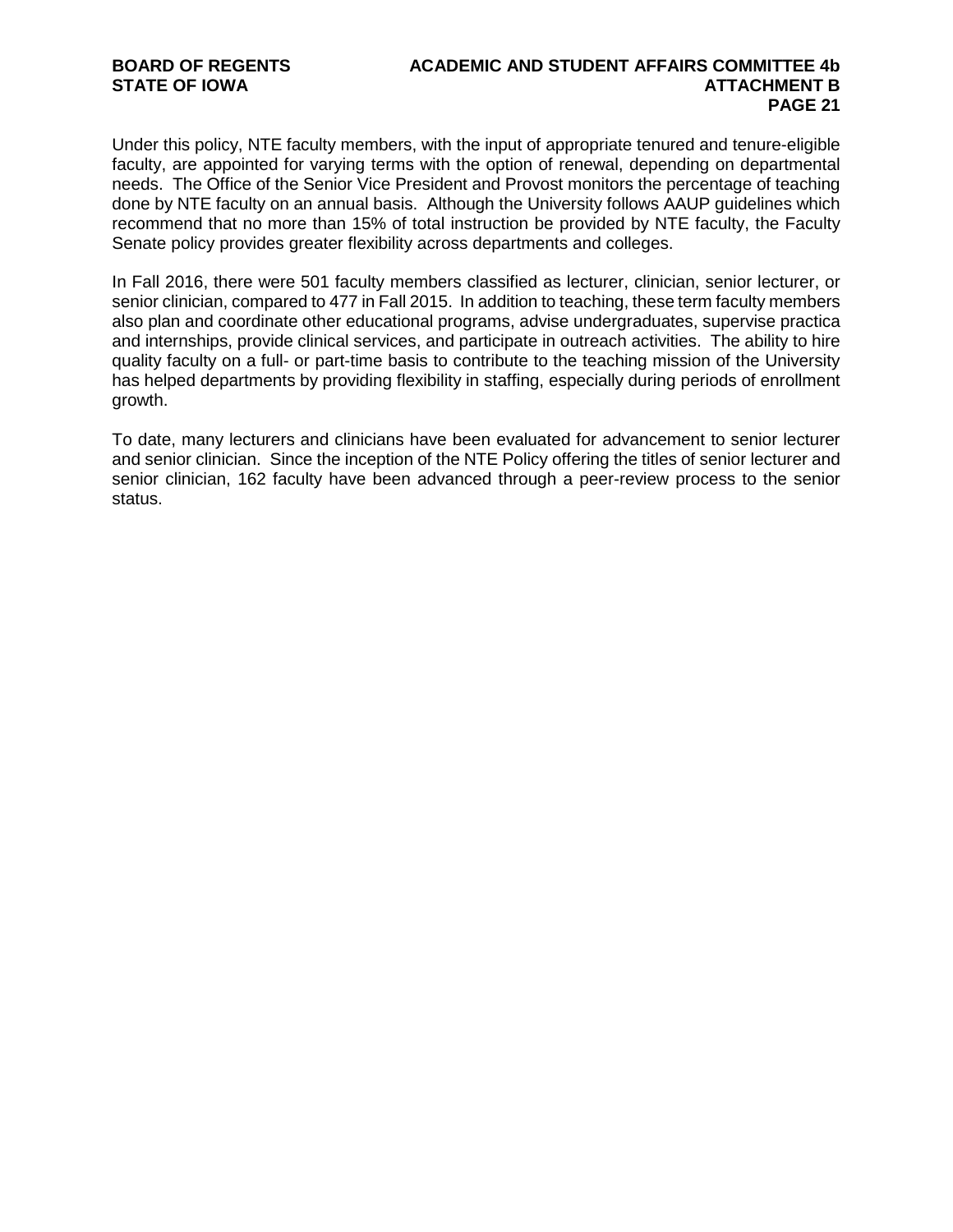#### **UNIVERSITY OF NORTHERN IOWA**

#### **Policies and Procedures Relating to Tenure**

The University of Northern Iowa faculty are unionized and represented by UNI-United Faculty. General evaluation procedures are defined in Article Three of the 2015-2017 Master Agreement; tenure policies and procedures are specified in Appendix B of the Master Agreement.<sup>[12](#page-21-0)</sup>

The criteria for promotion to associate professor are identical to the criteria for tenure. As indicated in Appendix B (Section II.A.), the standard for promotion and tenure is a documented record of accomplishment in teaching, scholarship and/or creative achievement, and professional service. While the degree of accomplishment in each of these areas may vary, documented teaching effectiveness is essential and primary. A tenure candidate's scholarship/creative activity and service will be considered only after a positive judgment is made about teaching.

#### **Evaluation of Instructional Performance**

Article Three of the Master Agreement provides specific procedures for evaluation of teaching. Probationary faculty members are evaluated annually by a departmental Professional Assessment Committee (PAC) and the faculty member's department head. The college dean and the Provost review the files and the evaluations of the PAC and department head in making their own judgments about faculty performance. Departmental PACs develop their own procedures for evaluating teaching but generally include review of teaching materials, classroom observation, and review of student assessments of teaching. Tenured faculty members who apply for promotion in rank are also evaluated by the PAC.

Student assessments of teaching are required during the fall or spring semester of each academic year for all probationary, term, renewable term, and temporary faculty members.<sup>[13](#page-21-1)</sup> Tenured faculty members are required to conduct student assessments of teaching every two years during the fall or spring semester.<sup>[14](#page-21-2)</sup> The student assessment instrument that was created by the provision of the 2013-2015 Master Agreement includes both summative and formative items. This means that faculty have access not only to feedback about their overall performance but also to feedback that will assist them to improve their teaching methods. In addition to annual and tenure and promotion reviews for probationary faculty, every faculty member's teaching performance is evaluated annually for purposes of awarding merit pay.

#### **Faculty Vitality**

Faculty members are afforded a number of opportunities that keep them engaged, active, and vital in their teaching, research/creative activity and service. These opportunities include Professional Development Assignments (PDAs), summer research fellowships, and support for travel to professional development conferences or other faculty development opportunities. During the 2016-17 academic year, 17 faculty received professional development assignments for a semester or academic year to pursue scholarly and creative projects. In addition, under the terms of the Master Agreement, 34 faculty received summer research fellowships in 2016 for

<span id="page-21-0"></span><sup>&</sup>lt;sup>12</sup> The 2015-2017 Master Agreement will expire on June 30, 2017.

<sup>13</sup> Article 3, Subdivision 3.22.

<span id="page-21-2"></span><span id="page-21-1"></span><sup>14</sup> Article 3, Subdivision 3.23.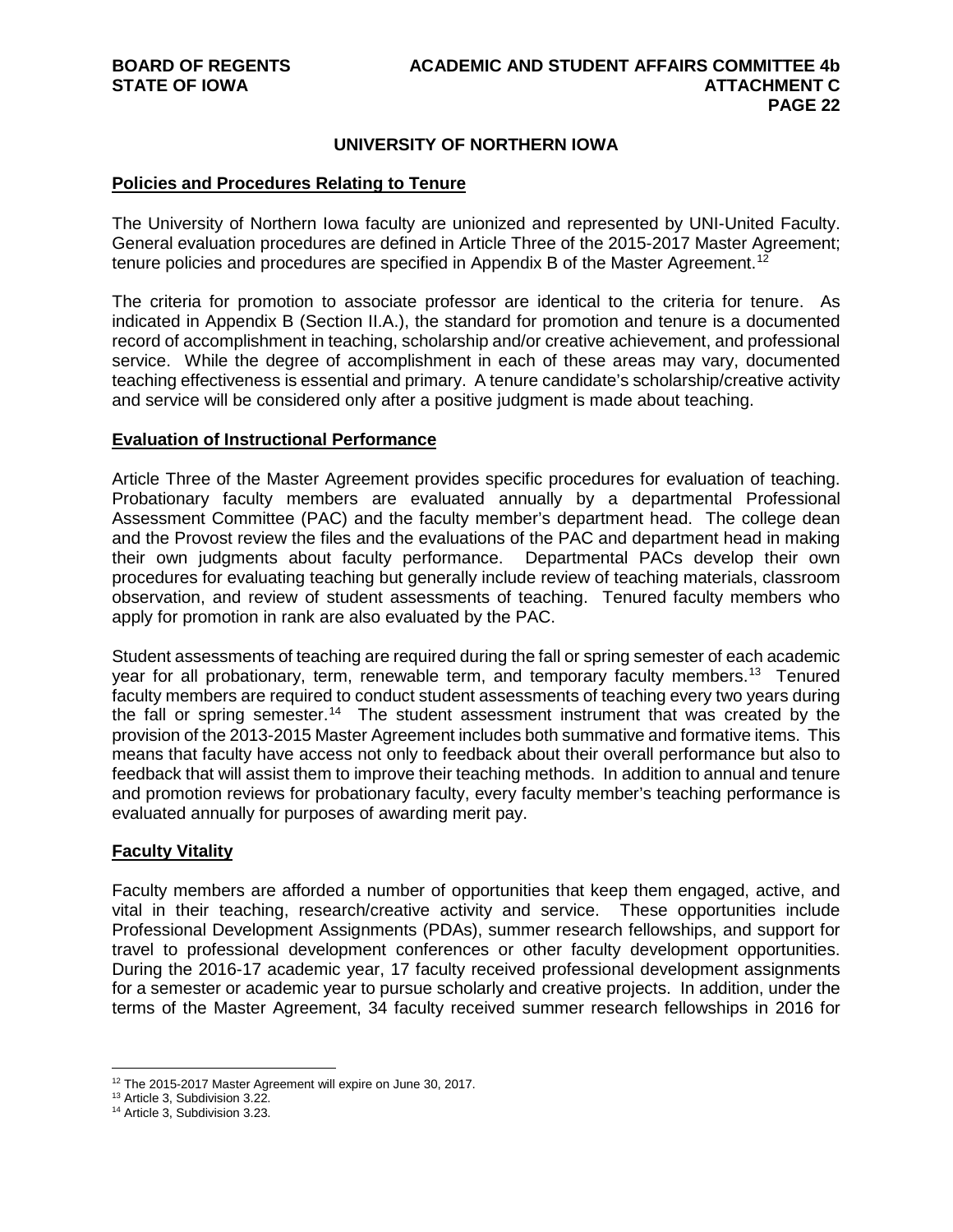either four or eight weeks. During 2016-2017, 17 pre-tenure faculty applied for and received provost-office grants of up to \$1,500 each to support research and creative activity.

In Fall 2016, the Provost's office sponsored a semester-long new faculty colloquium for which new faculty members received a course release to attend. This colloquium addressed all aspects of a faculty member's work life, including teaching and improving teaching, learning about processes and policies at the university, how to balance teaching with service and research, and how to be successful in the tenure process. This was in addition to the regular, two-day new faculty orientation which covered employee benefits, working with the UNI student, eLearning Tools, and faculty governance. The orientation is a partnership with other offices, such as Human Resource Services and the President's Office. Social events are included so that new faculty have an opportunity to network with each other and more experienced colleagues, department heads, deans, and institutional officials.

In addition to support of new faculty, all faculty were invited to participate in the Fall 2016 Faculty Workshop which hosted renowned diversity and inclusion experts, Dr. Dena Samuels and Dr. Stephany Rose, who presented hands-on sessions on how to create an inclusive classroom environment.

The Director of the Center for Excellence in Teaching and Learning (CETL) is Dr. Susan Hill. During AY 2015-16, 389 individual faculty attended one or more of 20 faculty development workshops and discussions sponsored or co-sponsored by CETL. These workshops were facilitated by 37 faculty from around campus. Thirty-six probationary and tenured faculty are working toward their Teach UNI faculty teaching certificate, a program designed by CETL and open to all UNI faculty who wish to develop, enhance and/or revitalize their teaching. Continuing and consistent interest in CETL programs demonstrates the value of this faculty development program at UNI>

The Office of Research and Sponsored Programs (ORSP) holds a Campus Connexus each year. This event helps faculty network and make meaningful scholarly connections with other faculty across campus.

In Fall 2016, a faculty fellow in the Provost's office continued the work that started the previous year with an African-American Affinity group for faculty and staff. In addition, the fellow began two other affinity groups – one for Hispanic faculty and staff, and one for Asian faculty and staff. Members of these groups provide a support system for each other through social occasions during the year. In addition, faculty search committee can offer candidates for faculty positions the opportunity to meet with members of these groups when they interview for positions on campus.

In addition to the many opportunities for faculty that involve their on-campus work, significant funding for faculty development travel was provided through departments, colleges and the Office of the Executive Vice President and Provost. This travel funding allowed faculty to present at professional conferences or to attend meetings that would support and inform their teaching and scholarly activity.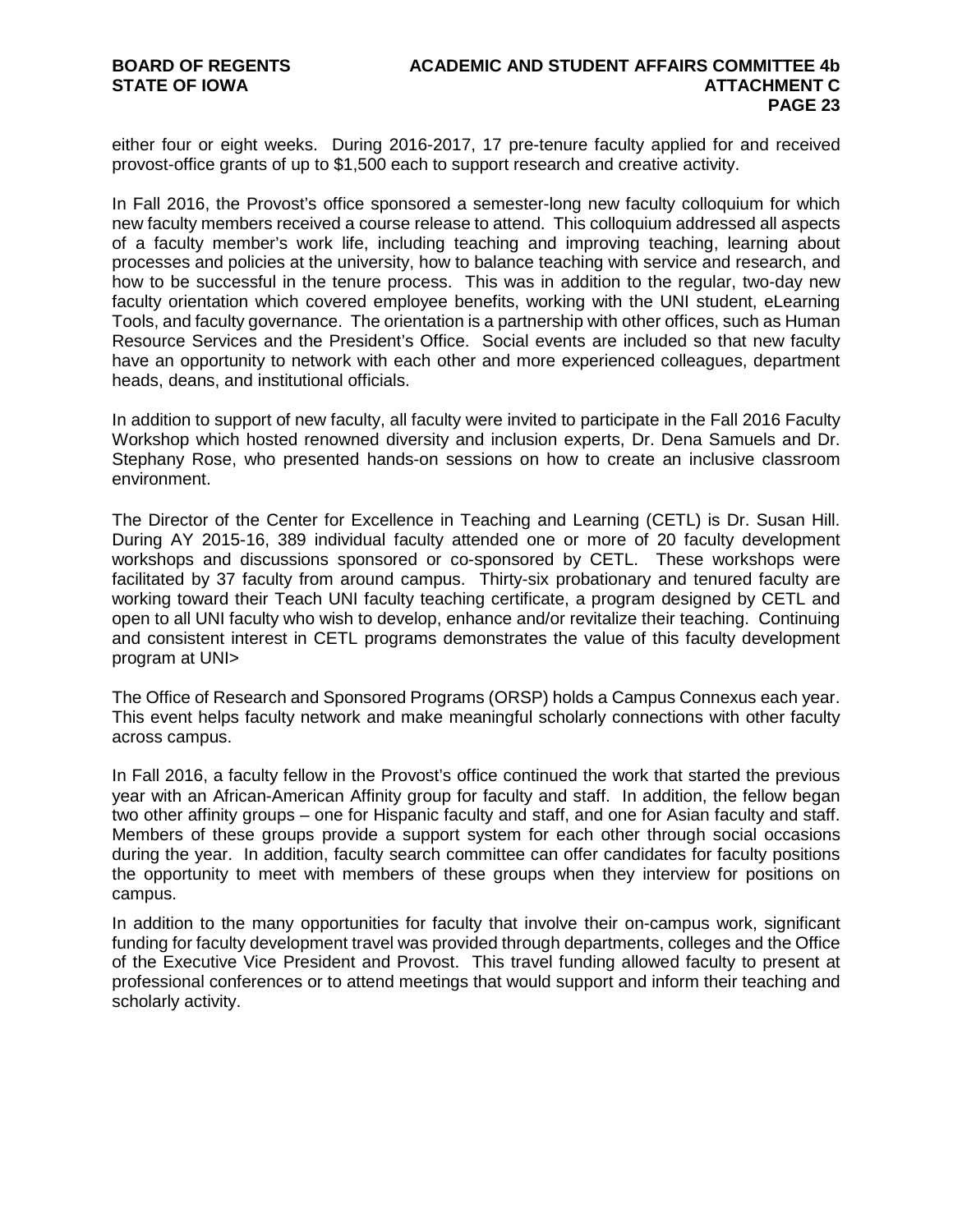# **Post-Tenure Review**

All review of faculty members' performance at the University of Northern Iowa is specified in the Master Agreement between United Faculty and the Board of Regents. Under the evaluation provisions of Article Three of this agreement, there are three mechanisms for post-tenure review of faculty members.

- First, a tenured assistant or associate professor may apply for a review that may lead to a promotion to either associate or full professor.
- Second, every tenured faculty member is evaluated by his/her department head each year for assignment of merit pay. Merit pay is awarded on the basis of performance in the areas of teaching, research and service, weighted according to the faculty member's workload (Article 3, Paragraph 3.433). Department heads distribute evaluation standards each fall and faculty members receive evaluation letters in the spring explaining how they were evaluated using the departmental standards.
- Third, department heads may conduct other evaluations (Article 3, Subdivision 3.441). The dean and/or the Provost may conduct a review of a faculty member (Article 3, Section 3.5).

#### **Definition of Non-Tenure-Track**

The 2015-2017 Master Agreement with UNI-United Faculty recognizes the following types of non-tenure-track appointments:

- Temporary appointments for one year or less. Temporary appointments automatically terminate at the end of the stipulated term with no expectation of renewal. Faculty members with these appointments are commonly referred to as adjunct professors and are only expected to teach assigned courses.
- Term appointments are full time for a minimum of two and a maximum of four years. These appointments expire automatically at the end of the specified term and a search must be conducted if the position is to be refilled after expiration. Faculty members on term appointments primarily engage in teaching activities, although many departments also have service expectations. Some term faculty also voluntarily engage in scholarly/creative activities as a means of enhancing their future prospects in the academic market.
- Renewable term appointments are made only at the instructor rank and carry an initial term of two years. After that term, the instructor can be renewed on a year-to-year basis. Faculty members on renewable term appointments are expected to both teach and contribute to the service mission of the University. Their performance is assessed by a departmental PAC, department head, dean, and the Provost, using the full evaluation procedures of Article Three of the Master Agreement during the second year of their official appointment. Subsequent appointments are for one year at a time following a satisfactory performance evaluation by the Professional Assessment Committee and the University Administration.